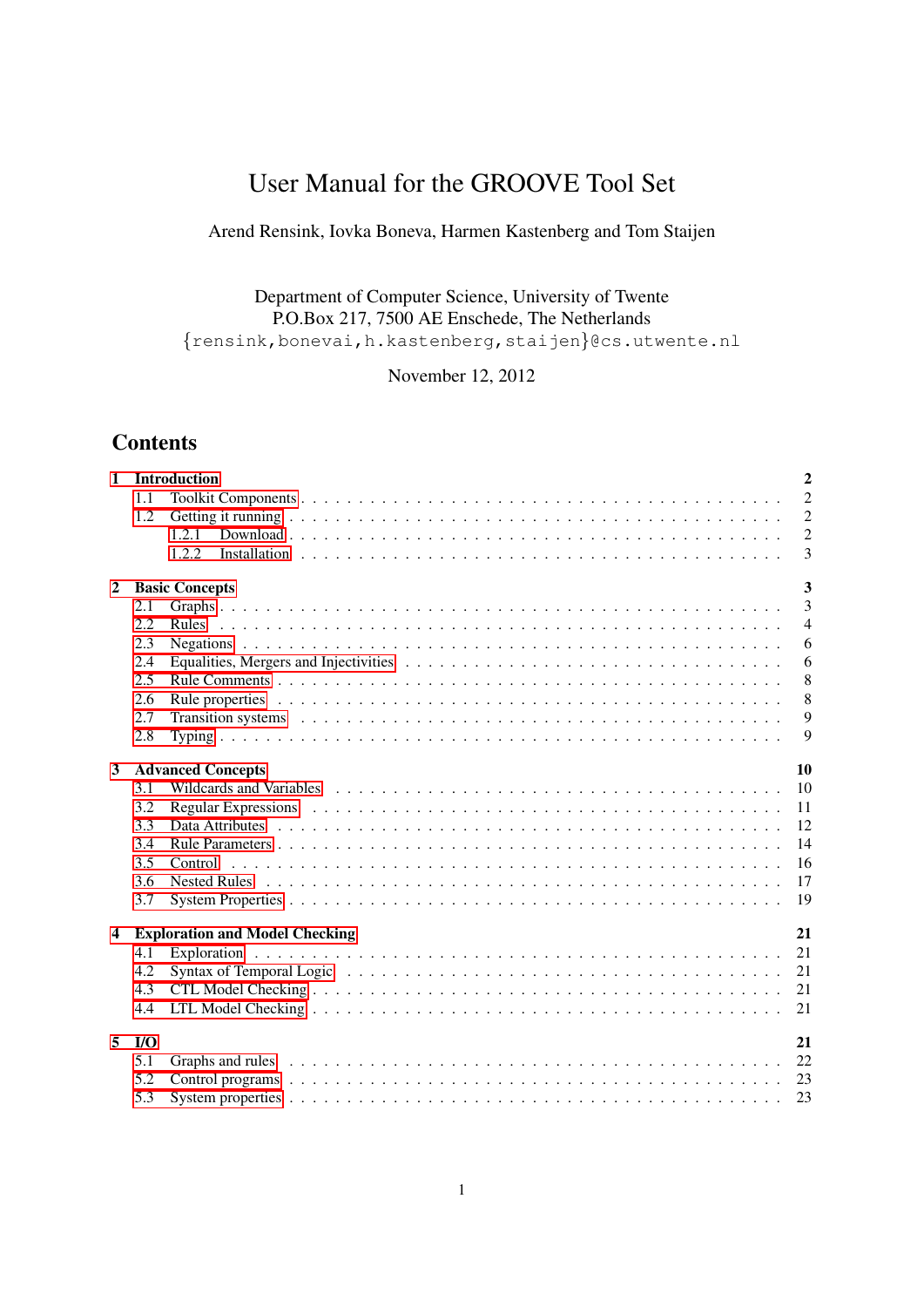# <span id="page-1-0"></span>1 Introduction

GROOVE is a project centered around the use of simple graphs for modelling the design-time, compile-time, and run-time structure of object-oriented systems, and graph transformations as a basis for model transformation and operational semantics. This entails a formal foundation for model transformation and dynamic semantics, and the ability to verify model transformation and dynamic semantics through an (automatic) analysis of the resulting graph transformation systems, for instance using model checking.

This manual constsis of some download and installation instructions and a manual for using the tools included in the GROOVE tool set. The latter also explains the format used for graphs and graph transformations. Together with some examples, this should allow you to get started with GROOVE.

#### <span id="page-1-1"></span>1.1 Toolkit Components

The GROOVE tool set includes the following programs:

Simulator: a GUI-based tool that lets you construct, simulate and model check rule systems visually;

Editor: a GUI-based editor that lets you edit individual rules and graphs;

- Generator: a command line tool that lets you simulate and model check rule systems without the performance penalty of the GUI;
- Imager: a command line or GUI tool that suppots various conversions from GROOVE graphs and rules to other visual formats.

# <span id="page-1-2"></span>1.2 Getting it running

Since the entire GROOVE tool is written in Java, getting it running is extremely easy.

#### <span id="page-1-3"></span>1.2.1 Download

The GROOVE tool is distributed under the Apache License, Version 2.0. A copy of this license is available on <http://www.apache.org/licenses/LICENSE-2.0>. The latest GROOVE build can be downloaded from the GROOVE sourceforge page:

```
http://sourceforge.net/projects/groove
```
There are some different distributions of the GROOVE tool set available on the sourceforge site. The *groovebin+lib* package includes all the libraries below. The *groove-bin* package is identical but without the libraries. The *groove-src* package only includes the sources of the groove project. There are also some examples available in the *groove-samples* package. The *groove-doc* package consists of some publications about GROOVE and the theory behind it.

The GROOVE library depends on some other libraries, namely:

- ANTLR, for compiling control programs. See <http://www.antlr.org> (Version included: 3.4)
- ASM, for Java bytecode manipulation and analysis (in conjunction with GROOVY, see below). See <http://asm.ow2.org/> (Version included: 4.0)
- GNU PROLOG, an implementation of ISO Prolog as a Java library. See <http://www.gnu.org/software/gnuprologjava/> (Version included: 0.2.6)
- JGRAPH for displaying graphs and rules. See <http://www.jgraph.com> (Version included: 5.13.0)
- EMF for converting to and from Eclipse ECORE format. See <http://eclipse.org> (version included: 2.5.0)
- EPSGRAPHICS for exporting displayed graps to EPS format. See <http://www.abeel.be/epsgraphics/> (Version included: 1.2)
- GROOVY for easy and flexible access to the GROOVE API. See <http://groovy.codehaus.org/> (version included: 2.0.5)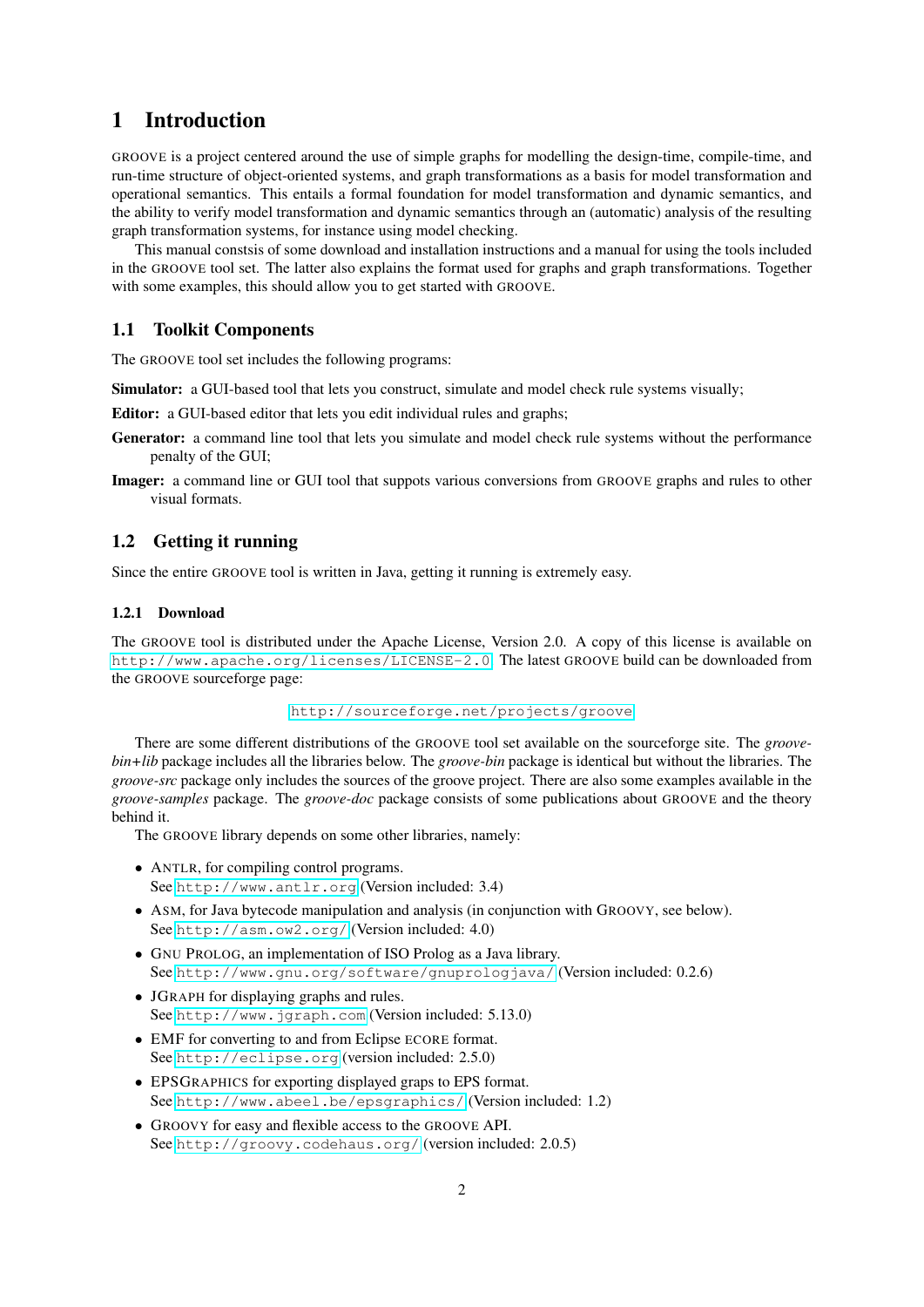- ITEXT for exporting displayed graphs to PDF format. See <http://itextpdf.com/> (Version included: 5.3.2)
- JGOODIES LOOKS for platform-dependent look&feel. See <http://www.jgoodies.com/freeware/libraries/looks/> (Version included: 2.4.1)
- LTL2BUCHI, a component to translate LTL formulae to Büchi automata. See <http://ti.arc.nasa.gov/profile/dimitra/projects-tools>
- RSYNTAXTEXTAREA, for editing syntax-highlighted control programs. See <http://fifesoft.com/rsyntaxtextarea>

#### <span id="page-2-0"></span>1.2.2 Installation

To use the GROOVE tool set, download the bin+lib package from the download site explained above and unzip it to any location on your computer. Let's refer to this location as the GROOVE directory.

The bin subdirectory of the GROOVE directory contains  $\exists$  ar files for each of the toolkit programs (see Sec-tion [1.1\)](#page-1-1), so Simulator.jar, Editor.jar etc. You can use these in either of the following ways:

- In an explorer window opened on the bin directory, double-click the icon of the jar file;
- On the command line, run 'java -jar GROOVE\_PATH\bin\Program.jar [parameters]', where GROOVE PATH is the groove directory and Program is the toolkit program in question.

# <span id="page-2-1"></span>2 Basic Concepts

GROOVE shows rules and graphs using various kinds of graphical embellishments, such as colours, bold and italic fonts, dashed and dotted outlines, and special symbols. During editing, however, the node and edge labels you enter do not have those embellishments. Instead, you have to use a fairly rich textual syntax to make the same distinctions. The prime element in this syntax is a *prefix*, usually consisting of an identifier followed by a colon  $($ .'').

#### <span id="page-2-2"></span>2.1 Graphs

GROOVE is based on directed node- and edge-labelled graphs. Graph nodes are depicted as boxes, and edges as arrows between them; the node labels are inscribed in the nodes, the edge labels along or on top of the arrows.

There are two kinds of node labels: types and flags. In the Edit view, these are distinguished from one another and from edge labels by prefixing them with "type:" and "flag:", respectively. If you omit the prefix, GROOVE will interpret the label as an edge label, and it will create a self-edge with that label. (If you have no types or flags in your graph, self-edge labels remain inscribed in the nodes in the Display view.) In the Display view, types are set bold and flags are set italic. Here is an example:



Type and flag labels. As seen above, node labels can be either types or flags. There are two important differences:

- Type labels are partially ordered by subtyping (often called inheritance). This affects rule matching: a type label in a rule matches all subtype labels (i.e., those that are smaller in the partial ordering) of the host graph.
- If a type graph is used, type labels must be unique: every node must have exactly one type label.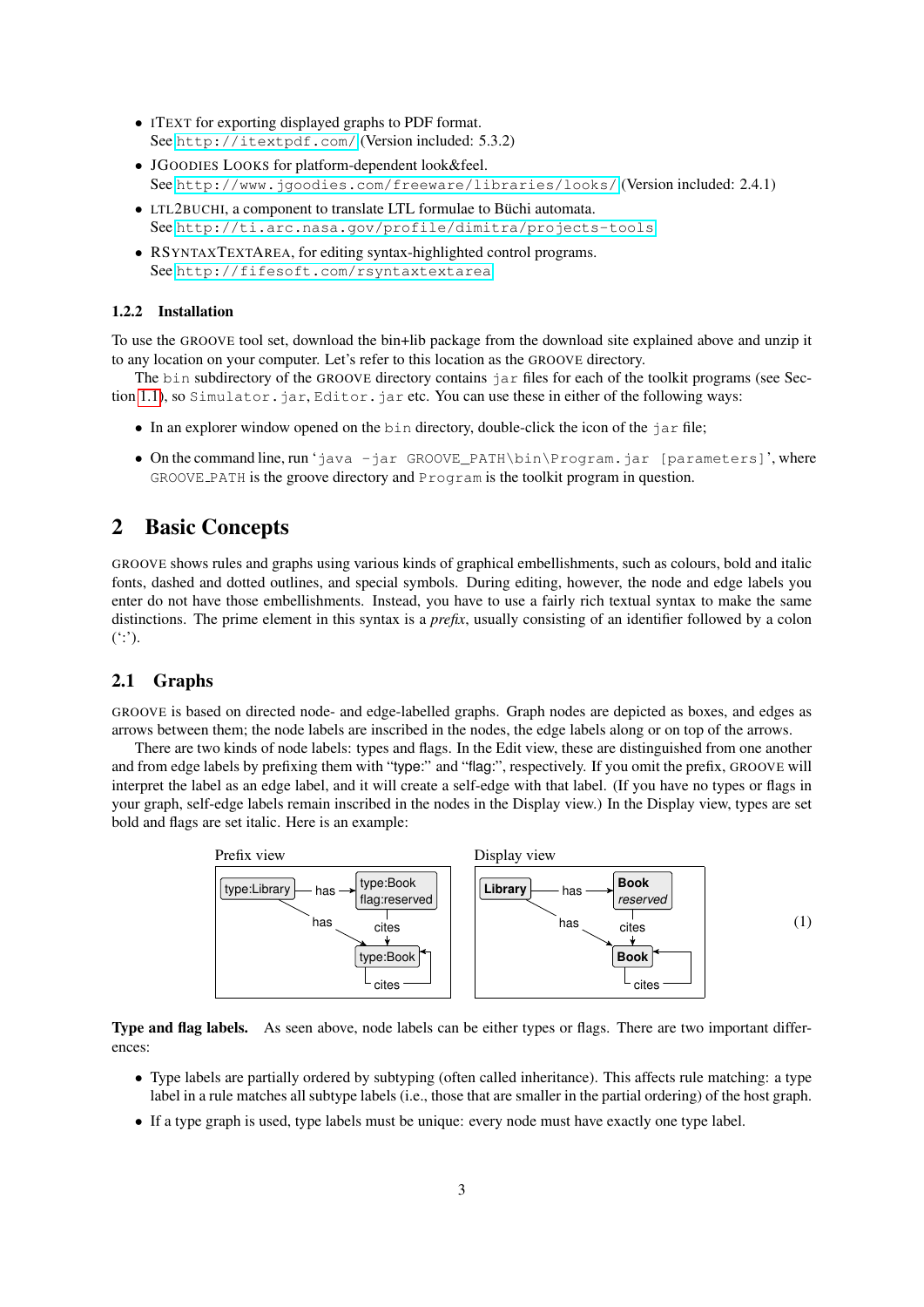| <b>Prefix</b> | Where? $a$ | <b>Explanation</b>                                                  | $Sampleb$         |
|---------------|------------|---------------------------------------------------------------------|-------------------|
| rem:          | NE, HRT    | Remark node or edge; used for documentation purposes                | attributed-graphs |
| use:          | NE, R      | Declares a node or edge to be a reader (the default value)          |                   |
| del:          | NE, R      | Declares a node or edge to be an eraser                             |                   |
| new:          | NE,R       | Declares a node or edge to be a creator                             |                   |
| cnew:         | NE,R       | Declares a node or edge to be a conditional creator                 |                   |
| not:          | NE,R       | Declares a node or edge to be an embargo                            |                   |
| bool:         | NE, HRT    | On nodes, a boolean value or type; on edges, a boolean operator     |                   |
| int:          | NE, HRT    | On nodes, an integer value or type; on edges, an integer operator   |                   |
| real:         | NE, HRT    | On nodes, a real value or type; on edges, a real operator           |                   |
| string:       | NE, HRT    | On nodes, a string value or type; on edges, a string operator       |                   |
| arg:          | E, R       | Argument edge, from a product node to an attribute value            | attributed-graphs |
| prod:         | N, R       | Product node, collecting arguments for an attribute operation       | attributed-graphs |
| let:          | N, HR      | Syntactic sugar for attribute assignment                            | attributed-graphs |
| test:         | N, R       | Attribute condition that must be satisfied for a rule to apply      | attributed-graphs |
| par:          | N, R       | Anonymous or numbered rule parameter node                           | parameters        |
| parin:        | N, R       | Numbered rule input parameter node                                  |                   |
| parout:       | N, R       | Numbered rule output parameter node                                 |                   |
| abs:          | NE, T      | Abstract type node or edge                                          |                   |
| sub:          | E, T       | Inheritance edge between node types                                 | inheritance       |
| in:           | E, T       | Incoming edge multiplicity declaration                              |                   |
| out:          | E, T       | Outgoing edge multiplicity declaration                              |                   |
| part:         | E, T       | Composite edge declaration                                          |                   |
| import:       | N, T       | Indicates that the node is imported from another type graph         |                   |
| forall:       | N, R       | Universal quantifier node                                           |                   |
| forallx:      | N, R       | Non-vacuous universal quantifier node                               |                   |
| exists:       | N, R       | Existential quantifier node                                         |                   |
| existsx:      | N, R       | Optional existential quantifier node                                |                   |
| nested:       | E, R       | Quantifier nesting edge                                             |                   |
| id:           | N, R       | User-defined node identity                                          |                   |
| color:        | N, RT      | Defines the text and outline colour of a node or node type          | colours           |
| edge:         | N, T       | Defines a node type to be a nodified edge                           | bridge            |
| path:         | E, R       | Declares the remainder of the text to be a regular expression label |                   |
|               | NE, HR     | Declares the remainder of the text to be a literal edge label       |                   |
| type:         | NE, HRT    | Declares the remainder of the text to be a node type                |                   |
| flag:         | NE, HRT    | Declares the remainder of the text to be a flag $(=$ node label)    |                   |

<span id="page-3-1"></span>*<sup>a</sup>*Abbreviations: on Node / Edge, resp. in Host graph / Rule / Type graph

<span id="page-3-2"></span>*b*Name of a sample rule system in which this is used, see <http://sf.net/projects/groove>, samples download

*Table 1: Overview of available edit prefixes. (See also the syntax help in the GROOVE Simulator).* 

Graph label syntax. Node labels and flags are restricted to identifiers; i.e., strings of characters starting with a letter or underscore, and containing only letters, digits, underscores or dollar signs. It is also recommended, but not enforced, to use only identifiers for edge labels. If you want to use other labels, start the label (in the Edit view) with a colon (":"). The colon will not be part of the actual label: it is an escape character indicating that what follows should be taken literally. (Thus, an initial colon serves as an "escape" character precisely as an initial single quote serves as an escape in Excel.) Whitespace other than simple spaces, such as tabs and newlines, cannot be included in labels.

## <span id="page-3-0"></span>2.2 Rules

Formally, rules consist of left hand sides, right hand sides and negative application conditions (NACs), all of which are different graphs, connected by morphisms. In GROOVE these graphs are combined into one single view, and colour coding is used to distinguish the original components. As a consequence, a GROOVE view of a rule has the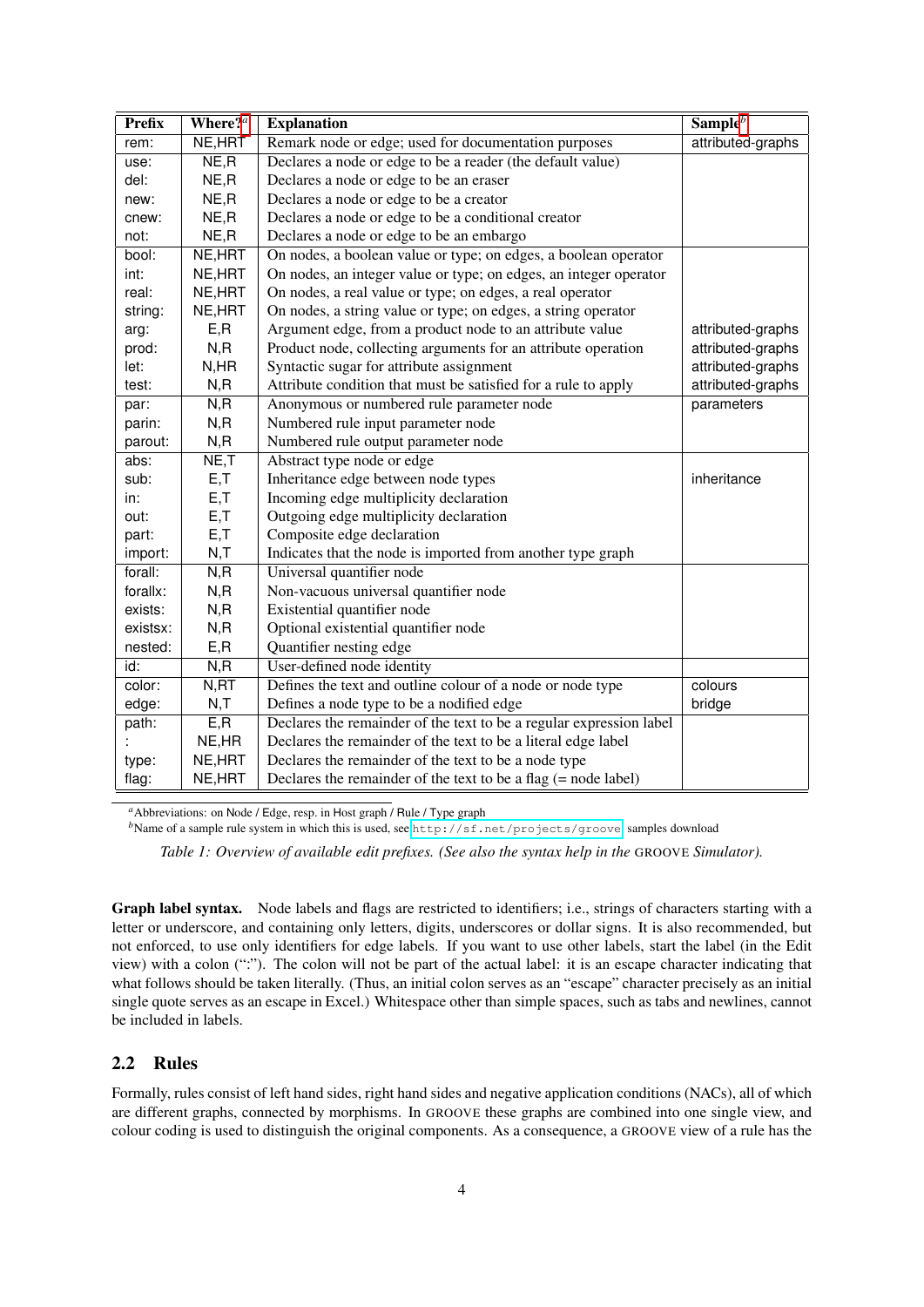following kinds of elements:

- Readers. These are nodes and edges that are in both the LHS and the RHS. In both the editor and the display view, they are depicted just like ordinary graph elements; hence, the outlines are thin and black and the font colour is black. In the Edit view, the fact that an edge is a reader may be indicated explicitly by including an (optional) prefix "use:" in front of the label.
- Erasers. These are nodes and edges that occur in the LHS but not the RHS, meaning that they must be matched in order for the rule to apply, but by applying the rule they will be deleted. In the Display view, such elements are depicted by a thin, dashed blue outline and blue text; moreover, erased node labels (on non-erased nodes) are prefixed with "lab–". In the Edit view, erasers are distinguished by a special prefix "del:". For eraser nodes, this prefix should appear *on its own* as a node label; for eraser edges, the prefix is followed by the edge label.
- Creators. These are nodes and edges that occur in the RHS but not the LHS, meaning that they will be created when the rule is applied. In the Display view, such elements are depicted by a slightly wider, solid green outline (light grey in a black-and-white representation) and green text; moreover, created node labels (on non-created nodes) are prefixed with "lab+". In the Edit view, creators are distinguished by a special prefix "new:". For creator nodes, this prefix should appear *on its own* as a node label; for creator edges, the prefix is followed by the edge label.
- Embargoes. These are nodes and edges that are in a NAC, but not in the LHS. This means that they *forbidden*: their presence in the host graph will prevent the rule from being applied. In the Display view, such elements are depicted by a wide, dashed red outline (darker grey in a black-and-white representation) and red text; moreover, forbidden node labels (on non-embargo nodes) are prefixed with "!". In the Edit view, creators are distinguished by a special prefix "not:". For embargo nodes, this prefix should appear *on its own* as a node label; for embargo edges, the prefix is followed by the edge label.
- Conditional creators. These are nodes and edges that occur both in the RHS and in a NAC but not in the LHS. This means that these elements should not be there before the rule is applied, but will be created by the rule application. In other words, the effect combines that of creators and embargoes. In the Display view, conditional creators are depicted by an overlay of the creator and embargo attributes, namely by a spiked green-and-red outline and green text. In the Edit view, conditional creators are distinguished by a special prefix "cnew:". For conditional creator nodes, this prefix should appear *on its own* as a node label; for conditional creator edges, the prefix is followed by the edge label.

If a node plays any of the roles of eraser, (conditional) creator or embargo, its incident edges implicitly also have this role. Thus, in that case the corresponding prefix can be omitted from the edges in the Edit view.



The following rule example contains all of the above types of elements:

Note that, among other things, this rule specifies the deletion and creation of a type label; this is something that is forbidden in the presence of a type graph (see Section [2.8\)](#page-8-1).

Rule label syntax. Label parsing in rules is more complicated than in graphs, because there are many more special labels (see below for a discussion). The following points should be noted.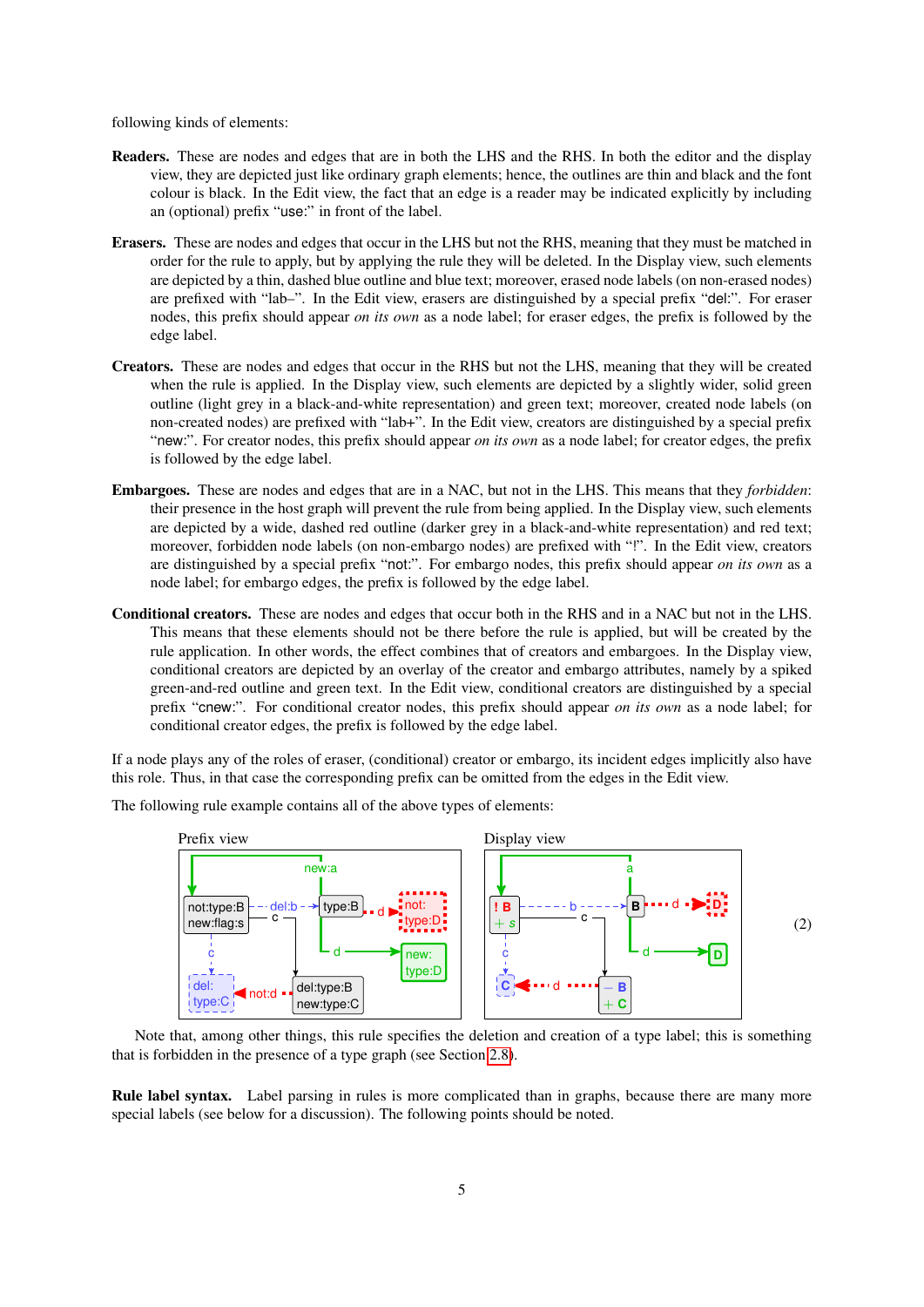- The system for the use of colons is the same as for graphs: when an (unquoted) colon is used as part of a label, there should be a single initial colon preceding the entire label; this initial colon is not considered to be part of the label itself.
- In addition to the above, whenever the spacial characters ' (single quote),  $\setminus$  (backslash), ? (question mark), ! (exclamation mark),  $=$  (equality sign), or  $\{$  and  $\}$  (opening and closing curly braces) are used literally within labels, i.e., not in their role as special characters, the whole label must be single-quoted. The surrounding single quotes are themselves not considered to be part of the label.
- The backslash  $(\lq\lq)$  serves as an escape character within a single-quoted label: any next character (including the backslash itself) is interpreted literally rather than as a special character. This is especially needed to use single quotes within single-quoted labels.

For instance, the label ' $\backslash$ ' (ending on two single quotes) in a rule matches the label  $\backslash$ ?' in a graph.

Rule names. Rules have names. The names are essentially identifiers. The actual constraints on rule names are quite flexible: any string that can be used as a file name but does not contain spaces or periods is allowed as a rule name. However, it is *recommended* to stick to rule names that are valid identifiers:

- Start a rule name with a letter by convention a small letter;
- Restrict the remaining characters to letters, digits, underscores or dollar characters.

Rule names can impose a hierarchical structure, similar to the package structure of qualified Java class names. For instance, the name "a.b" stands for rule "b" in package "a". This mechanism is only there for the purpose of structuring larger sets of rules; the structure does not change the meaning of the rule system (see also Section [2.7](#page-8-0) below).

Example usage. The use of the above features is demonstrated by the following GROOVE samples:

- circular-buffer, a simple data structure with two rules, containing creators, erasers and embargoes;
- loose-nodes, showing that node labels are just self-edges which can be added to existing, non-labelled nodes.

#### <span id="page-5-0"></span>2.3 Negations

Another way to forbid an edge, type or flag is by inserting an exclamation mark in front of its label. This therefore has the same effect as the "not:" prefix, but it can only be used for edges. Moreover, negations can also be used *within* embargoes, achieving a double negation. For instance, the following rule can only match if the **Bus** has not already started (*!flag:start*-edge), and there is *no* **Pupil** that is *not* in the bus (*!in*-embargo edge) — in other words, if all the pupils are in the bus.

Note that in the display view, all negations are displayed as binary edges (including the *!flag:start*-edge), and they are typeset in italic. This is because they are actually special cases of regular expression edges; see Section [3.2](#page-10-0) below.



Negations may only be used on reader and embargo edges; in fact, they would be meaningless when used on eraser or creator edges.

#### <span id="page-5-1"></span>2.4 Equalities, Mergers and Injectivities

GROOVE has a special label "=" (the equals sign). When used between nodes in a rule, this expresses that the nodes are really the same, despite being depicted as different. Such equality labels may also be used on creator edges (which are then called *mergers*) and embargo edges (which are then called *injectitivies*). Moreover, they may be combined with negation.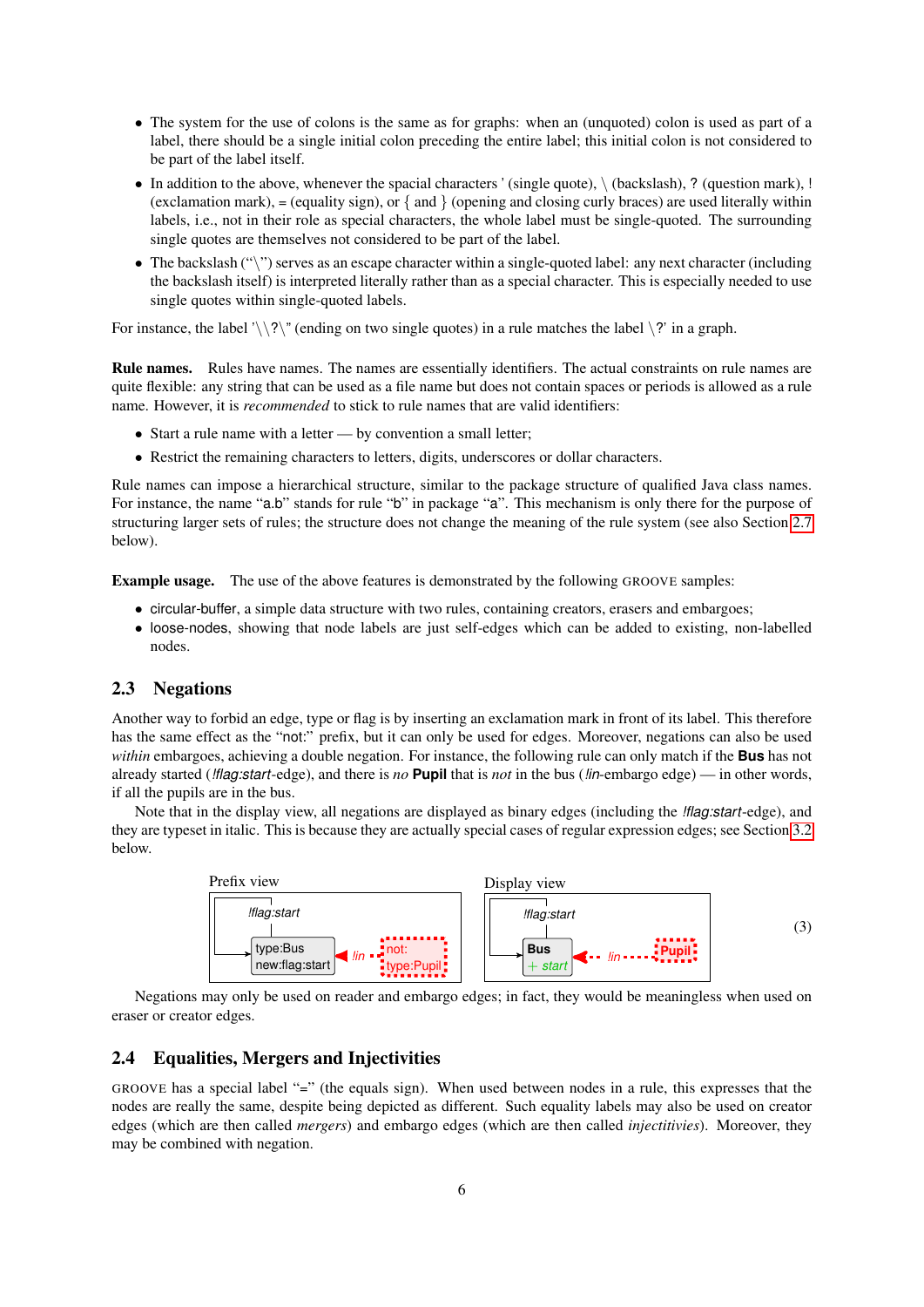Mergers. GROOVE rules can *merge* nodes. This is specified by a special edge labelled "new:=" between the nodes that are to be merged. The direction of the edge is irrelevant — in fact, in the display view the arrow head is omitted. When two nodes are merged, the resulting node receives the incident edges of both original nodes (including the types and flags). For instance, the following rule specifies that the start and final state of an automaton should be merged, while all incoming and outgoing transitions are preserved.



Injectivities. In general, rules are not matched injectively — meaning that distinct LHS nodes may be matche dby the same host graph node. (See, however, Section [3.7](#page-18-0) where we discuss how to set a global injectivity constraint through the system properties.) Local injectivity can be enforced by a special edge labelled "!=" or "not:="; the end nodes of such an edge will always have distinct images. Just as for mergers, the direction of the edge is irrelevant. For instance, the following rule specifies that a couple may only marry if they do not share parents.



Counting. As with ordinary labels, the effect of negation (an explamation mark) in front of an equality is in principle the same as that of the embargo prefix — but again, negations can be used *within* embargoes. This has an important use in enabling *counting* in rules. For instance, the following rule specifies that a **Plate** may only be put in the **Oven** if it contains *exactly* three **Roll**s — no more and no less.

<span id="page-6-0"></span>

The injectivity between the reader **Roll**s ensures that there are no less than two of them, whereas the embargo **Roll** with its injectivities ensures that there are no more than two.

Example usage. The use of the above features is demonstrated by the following GROOVE samples:

- mergers, showing the use of mergers;
- counting, demonstrating the principle of counting.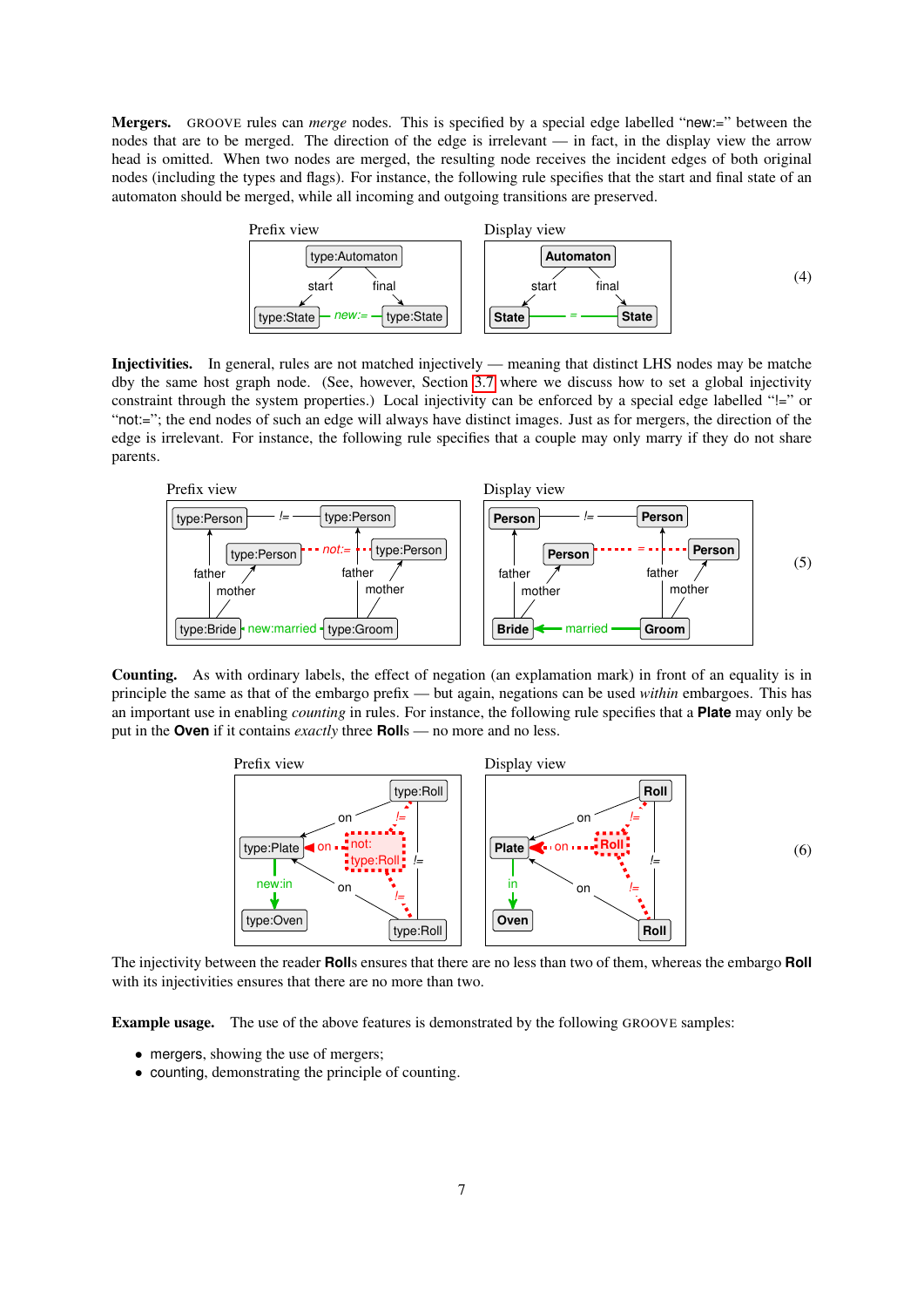### <span id="page-7-0"></span>2.5 Rule Comments

To document rules, GROOVE offers the possibility to add special nodes and edges that do not make a difference to the transformation. This is done through the prefix "rem:" (for "remark"), either on a node (as a stand-alone node label) or on an edge — just as for the prefixes we have seen so far. In the Display view, remark nodes and edges are orange, with a yellow background. For instance, the following is the counting rule of [\(6\)](#page-6-0), augmented with remarks.



### <span id="page-7-1"></span>2.6 Rule properties

Apart from the LHS, RHS and NAC, which are depicted graphically, a rule also has *rule properties*. These can be accessed and modified from the Simulator. The most important of these properties is the *priority* of the rule.

Priorities. Rule priorities provide a (primitive) way to *schedule* the application of rules: as long as a highpriority rule is enabled, no lower-priority rules can be scheduled for application.

The default rule priority is 0. Creating rules with different priorities will change the rules overview in the Simulator: another, top level is introduced in this view, ordering groups of rules according to their priorities.

For instance, one can introduce a high-priority rule that just tests for the presence of an "Error"-labelled node, and does not modify the graph. Such a rule would automatically halt the transformation of a graph if some other rule introduces such an Error-node.

Rule system priorities in the GROOVE samples shows an example use of priorities.

Enabledness. A rule can be *disabled*, meaning that it is never scheduled for application. This can be very useful when developing a graph grammar, since it makes it easy to experiment with different versions of the same rule.

Rule documentation. The remark property provides a way to give a one-line description of what the rule does. This is a way to document the rule, in addition to the remark nodes and edges already described in Section [2.5.](#page-7-0)

Formatted output. This property offers a method of writing text on the standard output whenever the rule is applied. The text that is written can be set in the output format property, using String.format-syntax to allow the inclusion of rule parameters.

Transition labels. As related below, the transition system generated from a graph production system uses rule names as the basis for transition labels. In some cases it is useful to use different labels; for instance, in order to ensure that different rules yet give rise to equally labelled transitions. Any nonempty value for the transition label property will be used instead of the rule name. Moreover, the inclusion of rule parameters in the transition label can be controlled by a String.format-like syntax.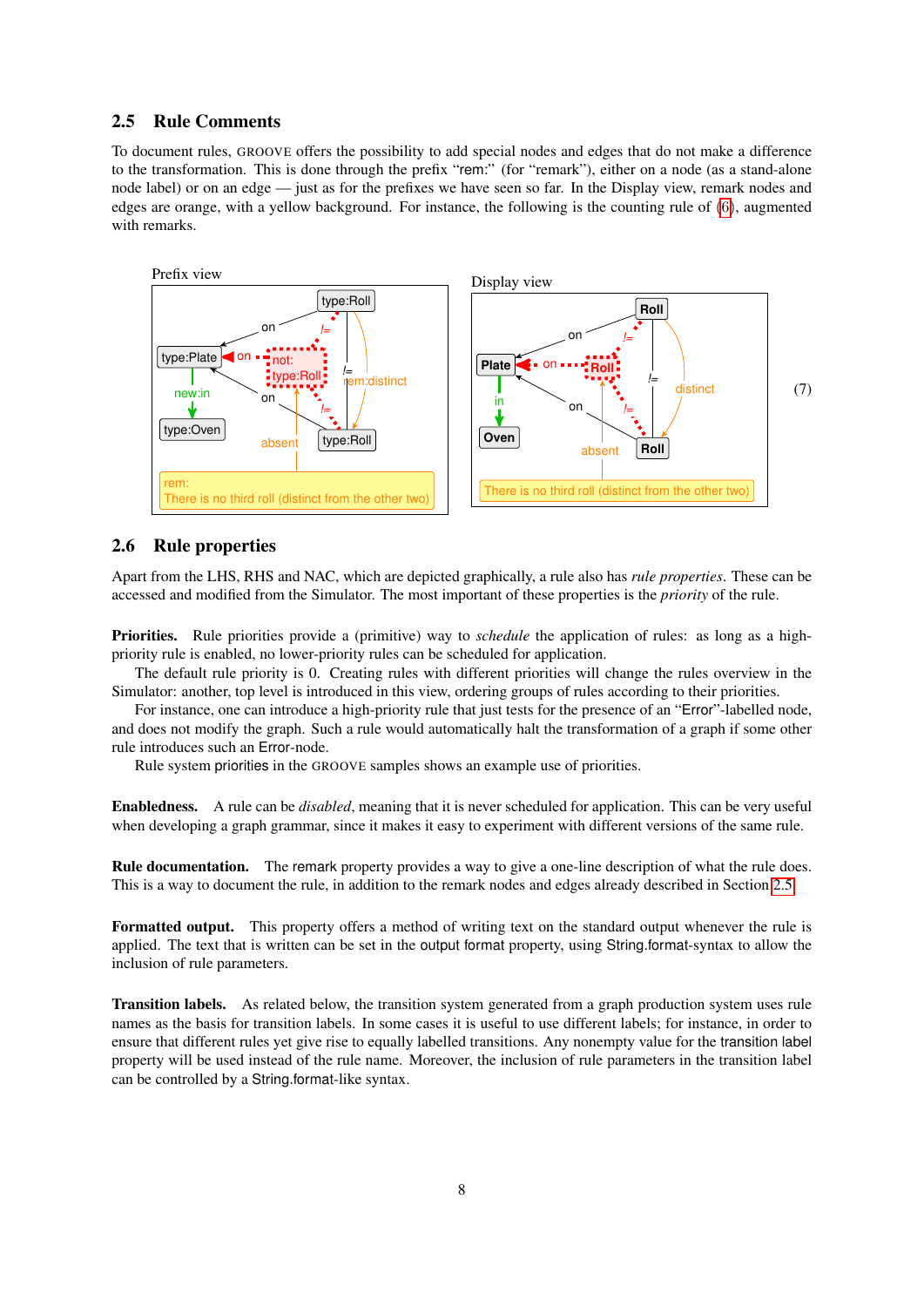#### <span id="page-8-0"></span>2.7 Transition systems

During the evaluation of a set of rules, GROOVE "under water" builds up a so-called transition system, in which every graph plays the role of a state, and every rule application is interpreted as a transition. By default, the transitions bear the names of the rules that have been applied as labels — however, see the transition label rule property discussed above.

The precise formatting of the transition labels is further controlled by two system properties, transition brackets and transition parameters; see Section [3.7.](#page-18-0)

Rule systems and grammars A rule system is a set of rules, possibly with some addition information such as a control specification (see Section [3.5\)](#page-15-0) and system properties (see Section [3.7\)](#page-18-0). A *grammar* is a rule system together with a start graph. The default start graph, called start, is assumed to be available together with the rules; other start graphs can be specified or loaded in, depending on the circumstances.

The structure of rule names (consisting of substrings separated by periods, see Section [2.2\)](#page-3-0) in fact imposes a hierarchy of name spaces on the rule system, but this hierarchy does not play a role in the evaluation of a graph grammar. In other words, the meaning of a graph grammar does not change if all the rules are arbitrarily renamed, including renamings that change the hierarchical structure.

### <span id="page-8-1"></span>2.8 Typing

Rules and graphs can be *typed* or *untyped*. The difference is that, in the first case, there is a *type graph* that constrains the allowed labels — node types, flags and edge labels alike. All examples shown so far have been untyped, meaning that any combination of labels is allowed, and rules can manipulate them in any possible way. For instance, nodes can have more than one node type, or none, and rules can change, add or remove node types at will.

Subtyping. Even in the absence of a type graph, one can define a subtype relation, as a partial ordering over node types. The idea is that nodes in a rule specifying a certain type are also matched by their subtypes. For instance, if  $D < C < A$  and  $B < A$  (where  $\lt$  is the subtype relation) then the following rule has two matches in the corresponding graph:

<span id="page-8-2"></span>

(8)

The **A**-nodes of the rule can be matched by any of the nodes in the graph, hence the next-edge has two potential images; whereas the **C**-node matches only the **D**-node in the graph.

If one actually wants to ensure that a node is matched by an exact type and not a certain subtype, this can be achieved through ambargo edges. For instance, the following rule is a variation on the one above, where the right **A** may not be matched by a **C**-type node, and the right **A** not by either a **B**- or a **C**-type node. Obviously, this rule has only a single match in the graph above.

<span id="page-8-3"></span>

(9)

Subtyping can only be used in conjunction with *type graphs*.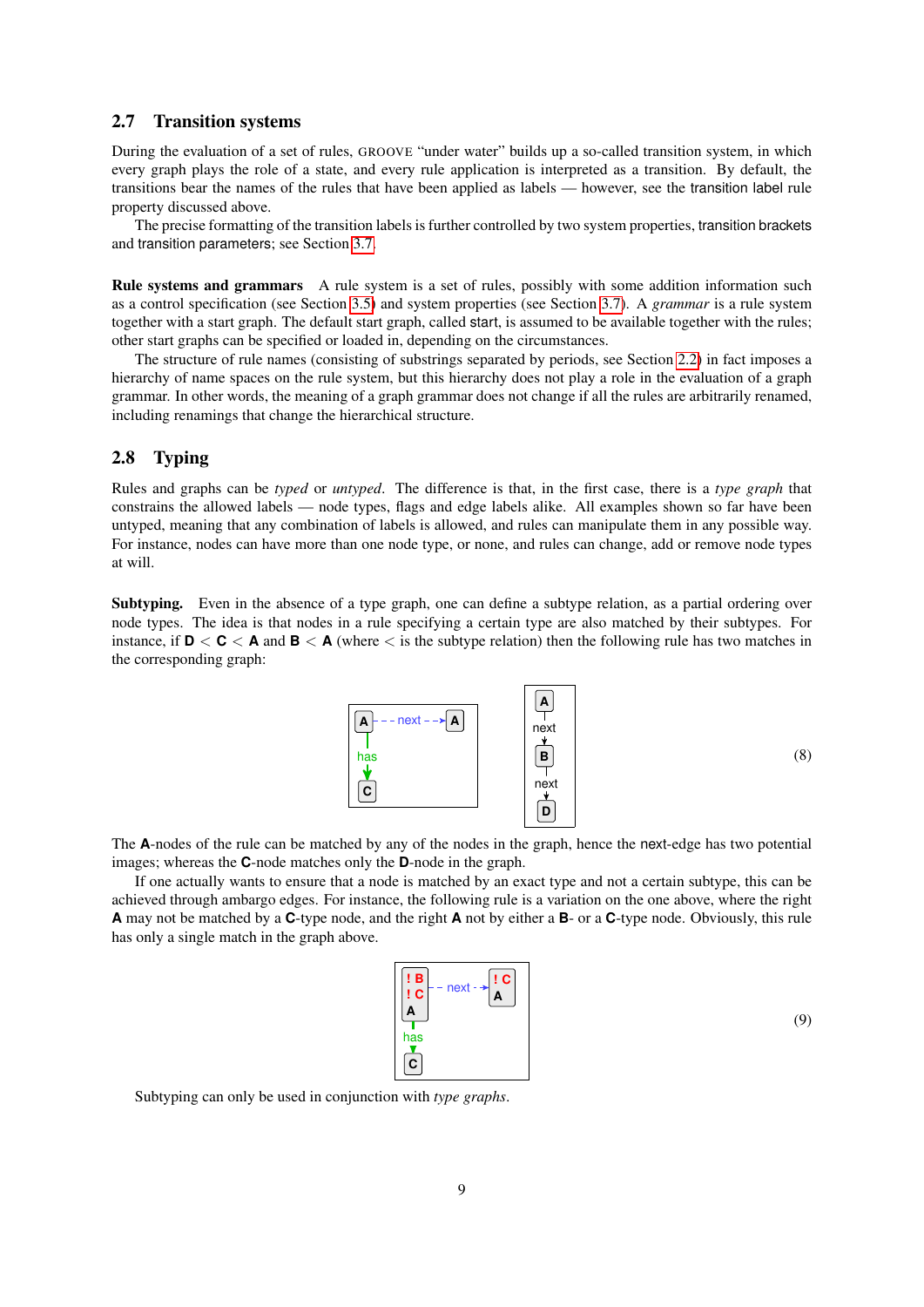Type graphs. A type graph is itself just an ordinary graph, with a special subtype edge. Subtype edges are specified (in the editor) as sub:-labelled edges; in the display view, they are shown as unlabelled edges with an open triangular arrow point. The subtype edges must define a partial order — meaning that there may not be subtype cycles. For instance, the following is a type graph for the rules and graph in [\(8\)](#page-8-2):

<span id="page-9-2"></span>

If a grammar has a type graph, GROOVE enforces adherence to it, by flagging as errors

- all nodes without types or with more than one type;
- all node types that do not appear in the type graph;
- all flags that are not defined in the type graph for the corresponding node type, or a supertype thereof;
- all edges with labels that are not defined in the type graph between the corresponding node types, or supertypes thereof;
- all mergers, and all node type erasers and creators

For instance, the rules and graph in  $(8)$  an  $d(9)$  $d(9)$  are well-typed with resped to the type graph in  $(10)$ .

# <span id="page-9-0"></span>3 Advanced Concepts

#### <span id="page-9-1"></span>3.1 Wildcards and Variables

Wildcards are special edge labels that can be used in rules to stand for *arbitrary* labels. The basic wildcard is just a question mark "?": it is matched by any edge of which the source and target node also match. Wildcards can be used as readers, embargoes and erasers; *named* wildcards can also be used as creators, see below.

Type or flag wildcards. Ordinary wildcards, of the form "?" introduced above, can only capture edges. Node types and flags can also be matched by wildcards, by using "type:?" or "flag:?" instead.

Guarded wildcards. Wildcards can be *guarded* either by a list of allowed labels or by a list of forbidden labels:

- ?[a,b,c] stands for a wildcard that can only be matched by labels a, b or c (this is therefore the same as the regular expression "a|b|c"; however, in contrast to regular expressions, wildcards (when used on their own) may occur on eraser edges, and (when named) also on creator edges.
- ?[ˆa,b,c] stands for a wildcard that can be matched by any label *except* a, b or c.

The labels a, b, c above stand for edge labels, node types or flags, depending on the kind of wildcard (?, type:? or flag:?).

Named wildcards. Finally, wildcards can have a *name*, in which case they act as *label variables*. The name directly follows the question mark, hence "?x" is a wildcard with name x. When such a wildcard is matched by a certain edge label, that label is considered to be the *value* of the variable for the duration of the rule application. The same label variable can occur multiple times within a single rule; the effect is that each of these occurrences must be matched by the same label.

Variable names can be freely chosen (except that they must adhere to the syntax rules of an identifier, i.e., start with a letter and consist only of letters, digits and underscores); they may in fact coincide with actual labels,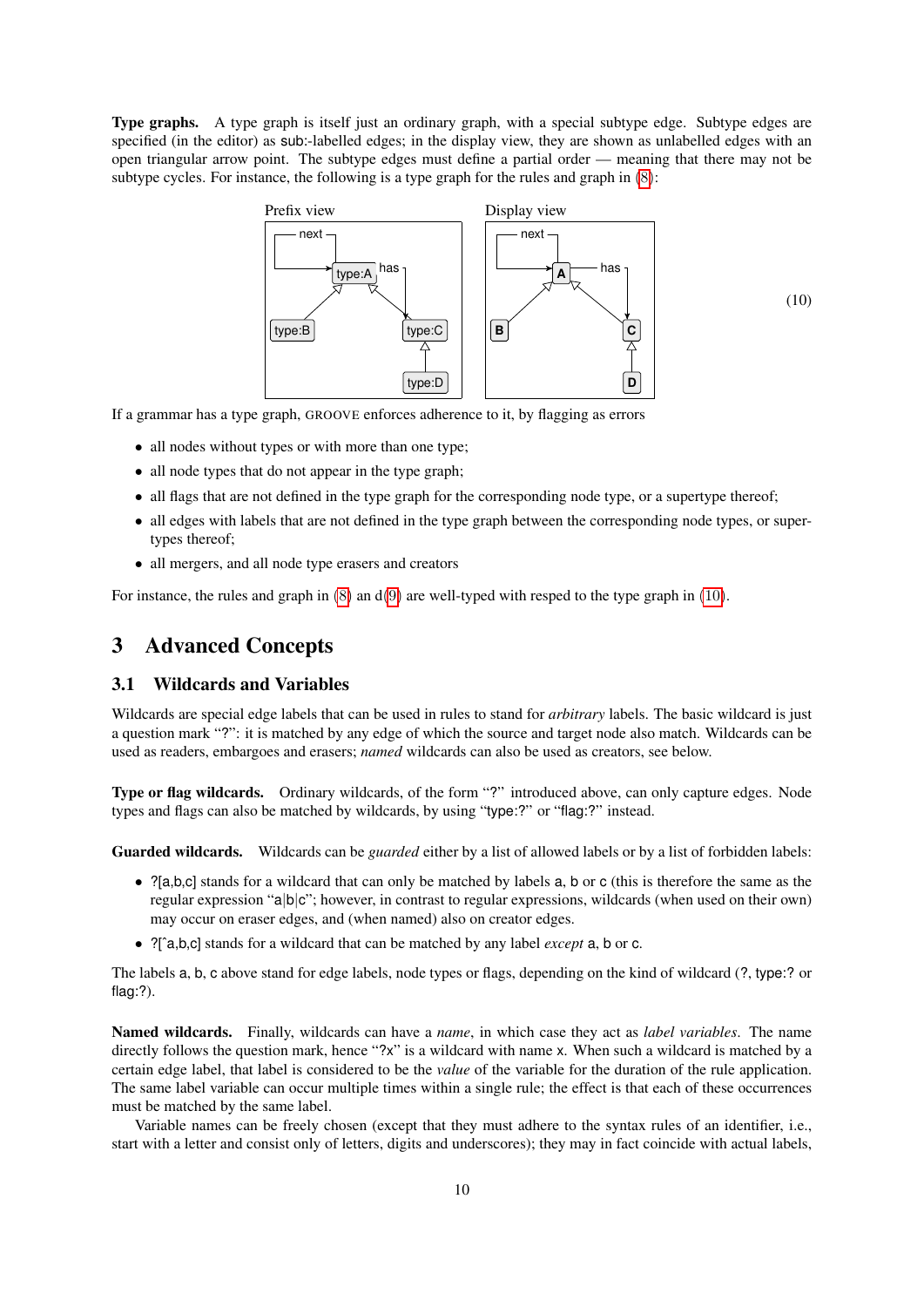| <b>Expression</b> | <b>Meaning</b>                                            |
|-------------------|-----------------------------------------------------------|
| label             | Simple label; matched literally                           |
| $=$               | Empty path/equality of nodes (see Section 2.4)            |
| ?                 | Wildcard, possibly named and/or guarded (see Section 3.1) |
| $R_1.R_2$         | Sequential composition of $R_1$ and $R_2$                 |
| $R_1 R_2$         | Choice between $R_1$ and $R_2$                            |
| $R^*$             | Zero or more repetitions of $R$                           |
| $R_{\pm}$         | One or more repetitions of $R$                            |
| $-R$              | Inversion of $R$ (matches $R$ when followed backwards)    |
| !R                | Negation of R (absence of a match for R)                  |

<span id="page-10-1"></span>*Table 2: Regular expressions*

though this must be considered bad practice. Variable names can also be combined with guards; for instance, "?x[`a,b,c]" is matched by any label except a, b or c; the matching label is then bound to x.

In contrast to ordinary wildcards, named wildcards can be used on creator edges, providing that a binding instance occurs in the LHS. This enables the *copying* of types, flags or edge labels.

For instance, the following rule specifies that if the same flag occurs on two different **Person**s, and this flag is not *John*, then it should be added on a collector node labelled **Duplicates**, provided it is not already there. The type label **Person** is automatically exempted from this treatment.



When using type graphs, the use of wildcards as creators is forbidden.

Example usage. The use of the above features is demonstrated by the following GROOVE samples:

- wildcards, showing the general use of wildcards;
- counting, demonstrating the use of variables in wildcards.

### <span id="page-10-0"></span>3.2 Regular Expressions

Rule edges can specify regular expressions over graph labels. Such a regular expression is matched by any chain of edges in the host graph of which the labels form a word recognised by the regular expression. Regular expressions may only be used on reader and embargo edges, never on erasers or creators (except in the special case of wildcards, discussed above).

Regular expressions are distinguished by surrounding curly braces. Thus, "{a.b}" specifies a regular expression (matched by two consecutive graph edges labelled "a" and "b") whereas "a.b" specifies a single edge with exactly that label. Regular expressions are built up from the following operators (for an overview see Table [2\)](#page-10-1):

- Atoms These are simple labels, to be matched precisely. Note that the syntax rules discussed in Section [2.2](#page-3-0) must be followed whenever the label to be matched contains special characters.
- Sequencing This is a binary infix operator, denoted ".", specifying that its left hand operator should match, followed by its right hand operator. Thus, a label sequence matches the regular expression  $R_1.R_2$  if it can be split into two sequences, the first of which matches  $R_1$  and the second  $R_2$ .
- Choice This is a binary infix operator, denoted "|", specifying that one of its operands should match. Thus, a label sequence matches the regular expression  $R_1|R_2$  if it matches either  $R_1$  or  $R_2$ .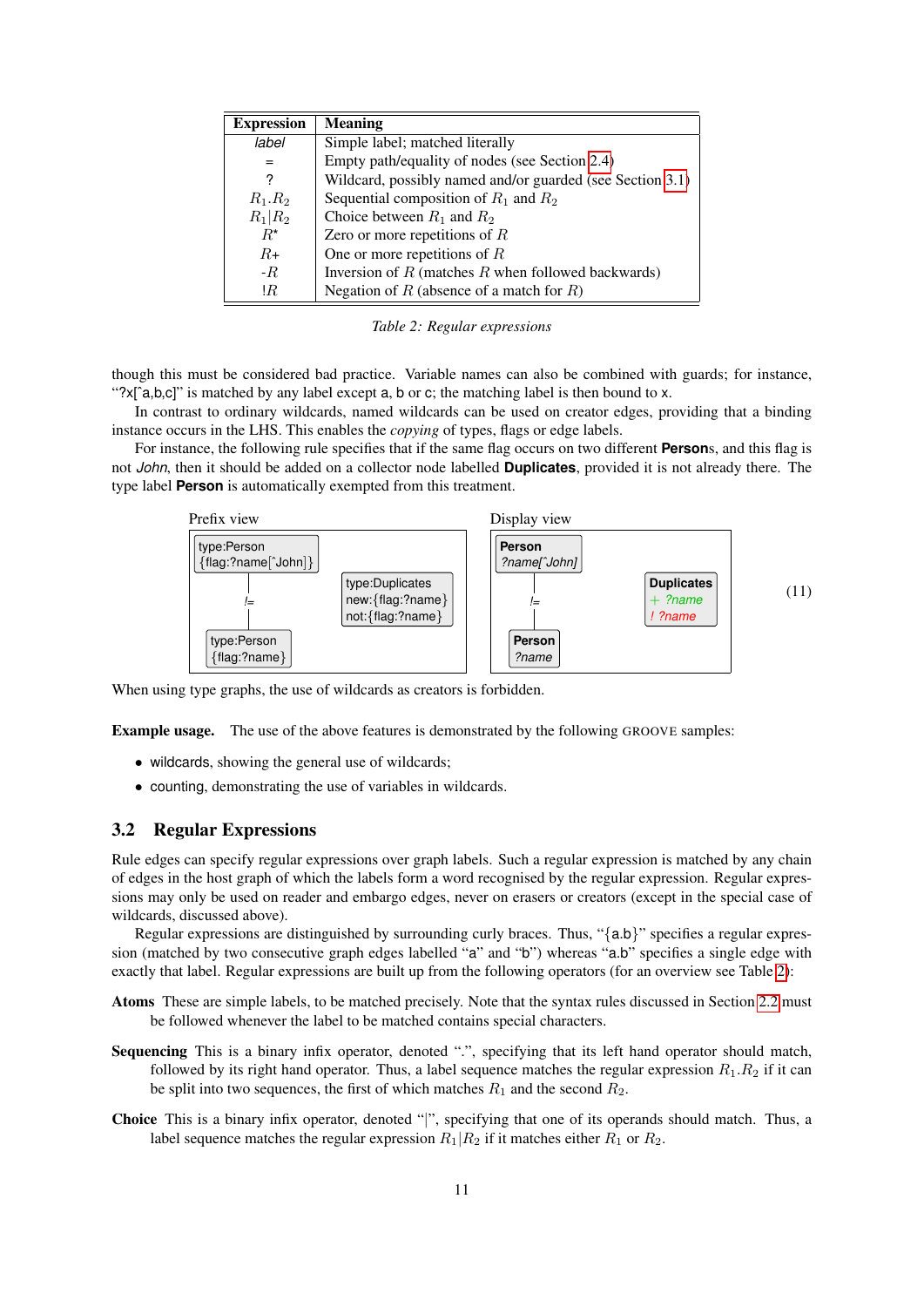- Star The star (or *Kleene* star) ("\*") is a postfix operator that specifies that the preceding regular expression occurs zero or more times. Thus, a label sequence matches  $R^*$  if it can be split into zero or more subsequences, each of which matches R.
- Plus The plus ("+") is a postfix operator that specifies that the preceding regular expression occurs one or more times. Thus, a label sequence matches  $R+$  if it can be split into one or more subsequences, each of which matches R.
- Inversion This is a prefix operator, denoted by the minus sign ("-"), specifying that its operand should be interpreted in reverse, *including the direction of the edges*. Thus, a sequence of edges matches -R if it matches R when followed backwards.
- Equality An equality sign ("=") may be used as an atomic entity in a regular expression, in which case it stands for the empty word, or in other words, it is matched by an emtpy sequence of edges in the host graph. For instance, the regular expression "a|=" specifies that between two nodes there is an a-edge or the nodes coincide. Also,  $R^*$  has the same meaning as  $R^+$  = (for any regular expressions R).
- Wildcard This is exactly as discussed in Section [3.1](#page-9-1) above. Note that a named wildcard can only be used within a regular expression if the name is *bound* by another occurrence, not inside a regular expression.
- Negation This is the same as discussed in Section [2.3.](#page-5-0) Negations are specified by a single exclamation mark ("!") preceding the entire regular expression. Thus, they cannot be used *inside* a regular expression. In fact, a negation is not properly part of the regular expression itself, since it is in itself not matched by anything; rather, it expresses the absence of a match for the actual regular expression.

For instance, the following rule specifies that a son should receive the name of one of his forefathers.



Example usage. The use of the above features is demonstrated by the GROOVE wildcards sample.

#### <span id="page-11-0"></span>3.3 Data Attributes

So far we have not discussed how to specify and manipulate data values, such as integers, booleans and strings. In GROOVE, as in other graph transformation tools, data is included in the form of *attributes*, which are essentially edges to special data nodes. The data nodes represent the actual data values.

Data values. Typically, graph nodes are abstractions of objects from the model space which somehow have an identity. That is, a graph can have multiple nodes that are indistinguishable when only their connecting edges are taken into account. This is not directly suitable for data nodes, however: for instance, every natural number exists only *once*, and it makes no sense to include multiple nodes all of which represent this single value. Thus, it is necessary to make a strict distinction between data nodes and ordinary graph nodes. In GROOVE, this is done in either of the following ways:

• If the concrete data value is known, then it is specified using a node label of the form "*type*:*const*", where *type* is the data type and *const* a denotation of its value. The available data types are int, bool, string and real. The denotation of the constants is the usual one; e.g., -1, 0, 1 etc. for int, true and false of bool and "text" for string.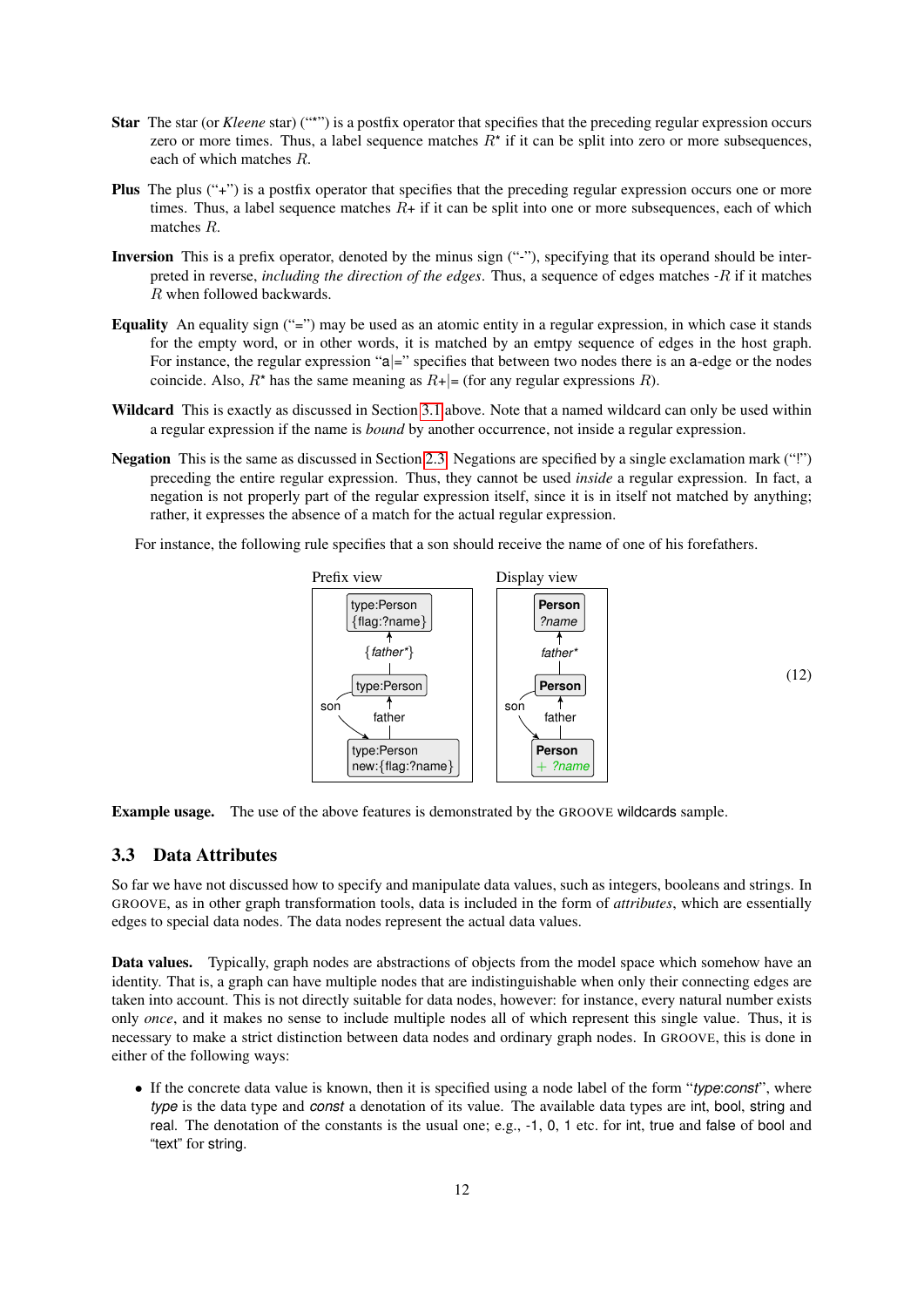| <b>Type</b> | Op       | <b>Meaning</b>                                                                      |  |  |
|-------------|----------|-------------------------------------------------------------------------------------|--|--|
| bool        | and      | Conjunction of two boolean values                                                   |  |  |
|             | or       | Disjunction of two boolean values                                                   |  |  |
|             | not      | Negation of a boolean value                                                         |  |  |
|             | eq       | Comparison of two boolean values                                                    |  |  |
|             | true     | Boolean constant                                                                    |  |  |
|             | false    | Boolean constant                                                                    |  |  |
| int/real    | add      | Addition of two integer or real values                                              |  |  |
|             | sub      | Subtraction of the second argument from the first                                   |  |  |
|             | mul      | Multiplication of two integer or real values                                        |  |  |
|             | div      | Integer (for int) or real (for real) division of the first argument by the second   |  |  |
|             | mod      | Remainder after integer division (only for int)                                     |  |  |
|             | min      | Minimum of two integer or real values                                               |  |  |
|             | max      | Maximum of two integer or real values                                               |  |  |
|             | It       | Test if the first argument is smaller than the second                               |  |  |
|             | le       | Test if the first argument is smaller than or equal to the second                   |  |  |
|             | gt       | Test if the first argument is greater than the second                               |  |  |
|             | ge       | Test if the first argument is greater than or equal to the second                   |  |  |
|             | eq       | Comparison of two integer or real values                                            |  |  |
|             | neg      | The negation of an integer or real value                                            |  |  |
|             | toString | Conversion of an integer or real value to a string                                  |  |  |
| string      | concat   | Concatenation of two string values                                                  |  |  |
|             | It       | Test if the first argument is lexicographically smaller than the second             |  |  |
|             | le       | Test if the first argument is lexicographically smaller than or equal to the second |  |  |
|             | gt       | Test if the first argument is lexicographically greater than the second             |  |  |
|             | ge       | Test if the first argument is lexicographically greater than or equal to the second |  |  |
|             | eq       | Comparison of two string values                                                     |  |  |

<span id="page-12-0"></span>*Table 3: Data types and operations*

• If the value is not known, for instance because the node occurs in the LHS and the value will only be established when matching the rule, then it should be labelled "attr:".

Data nodes can never be created or deleted and are always present (at least virtually); hence, they can only occur as readers.

Operations. In addition to specifying data values, we also need to manipulate them; that is, carry out calculations. This, too, is specified graphically, through the following special types of nodes and edges:

- Product nodes, which essentially stand for *tuples* of data values. Product nodes are distinguished by the special label "prod:".
- Argument edges, which lead from a product node to the data nodes that constitute the individual values of the tuple. Argument edges are labelled "arg:*num*", where *num* is the argument number, ranging from 0 to (but not including) the size of the tuple.
- Operator edges, which lead from a product node to a data node representing the result of an operation performed on the elements of the tuple. Operator edges are labelled "*type*:*op*", where *type* is a data type (which are the same as for the data nodes) and *op* is an operation performed on the source node tuple; for instance, add (for a pair of int values), and (for a pair of bool values), or concat (for a pair of string values). Table [3](#page-12-0) gives an overview of the available operations.

In the Display view of rules, data nodes are depicted by ellipses and product nodes by diamonds. In the Display view of graphs, the attribute edges leading to data nodes as well as the data nodes themselves are not depcited as edges and nodes at all, but rather in the more familiar sttribute notation, as equations within the source nodes. (There is, however, an option in the Simulator to switch off the attribute notation and show data values as ellipsoid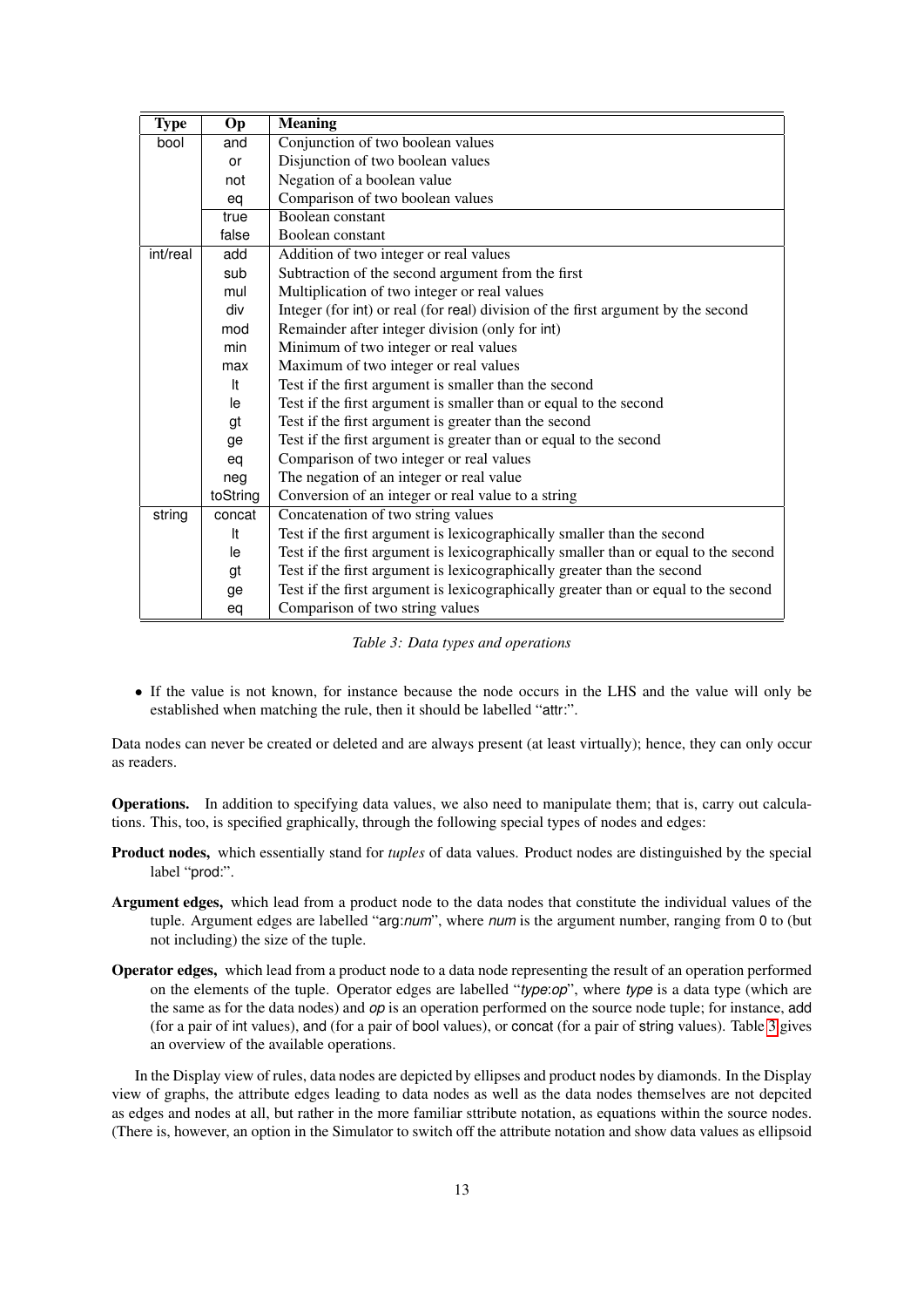nodes.) For instance, the following rule specifies the withdrawal from a bank account, provided the balance does not become negative.





Prefix view



Algebras. Formally speaking, the operations listed in Table [3,](#page-12-0) as well as the data values discussed above, are actually operators and constant symbols out of a data *signature*. This signature is then interpreted by an *algebra*, which defines concrete values and functions for these symbols. There is a default or natural algebra for our signature, which is the one that we all know from mathematics; in a context where this is the only possible interpretation, the distinction between signature and algebra is actually irrelevant. However, GROOVE offers the possibility of slotting in another algebra instead: through the grammar properties (see Section [3.7\)](#page-18-0) you can specify under which algebra the rules should be interpreted.

Currently, three choices are supported:

- The default algebra, which is actually implemented using the standard Java types int, double, boolean and String;
- The *point algebra*, in which each data type has exactly one value. Every constant and operation returns this value.
- The *big algebra*, in which integers have arbitrary precision and reals have 34 digits of mantissa (which is twice the precision of Java doubles).

In the default algebra, comparison of reals (using eq, geq etc.) has a *tolerance* of 10<sup>−</sup><sup>15</sup>. In other words, if the difference between two values is less than  $10^{-15}$  times any of these values, then the values are considered to be equal. This is so as to avoid the phenomenon that rounding errors result in an artificial difference between values that would otherwise be equal. In the case of the big algebra, the tolerance is  $10^{-30}$ .

Example usage. The use of attributes is demonstrated by the GROOVE attributed-graphs sample.

# <span id="page-13-0"></span>3.4 Rule Parameters

Rule parameters provide a way to make information about a match visible in the transition system. A rule parameter is a node of LHS (on the implicit existential level, see Section [3.6\)](#page-16-0) that is marked with the special prefix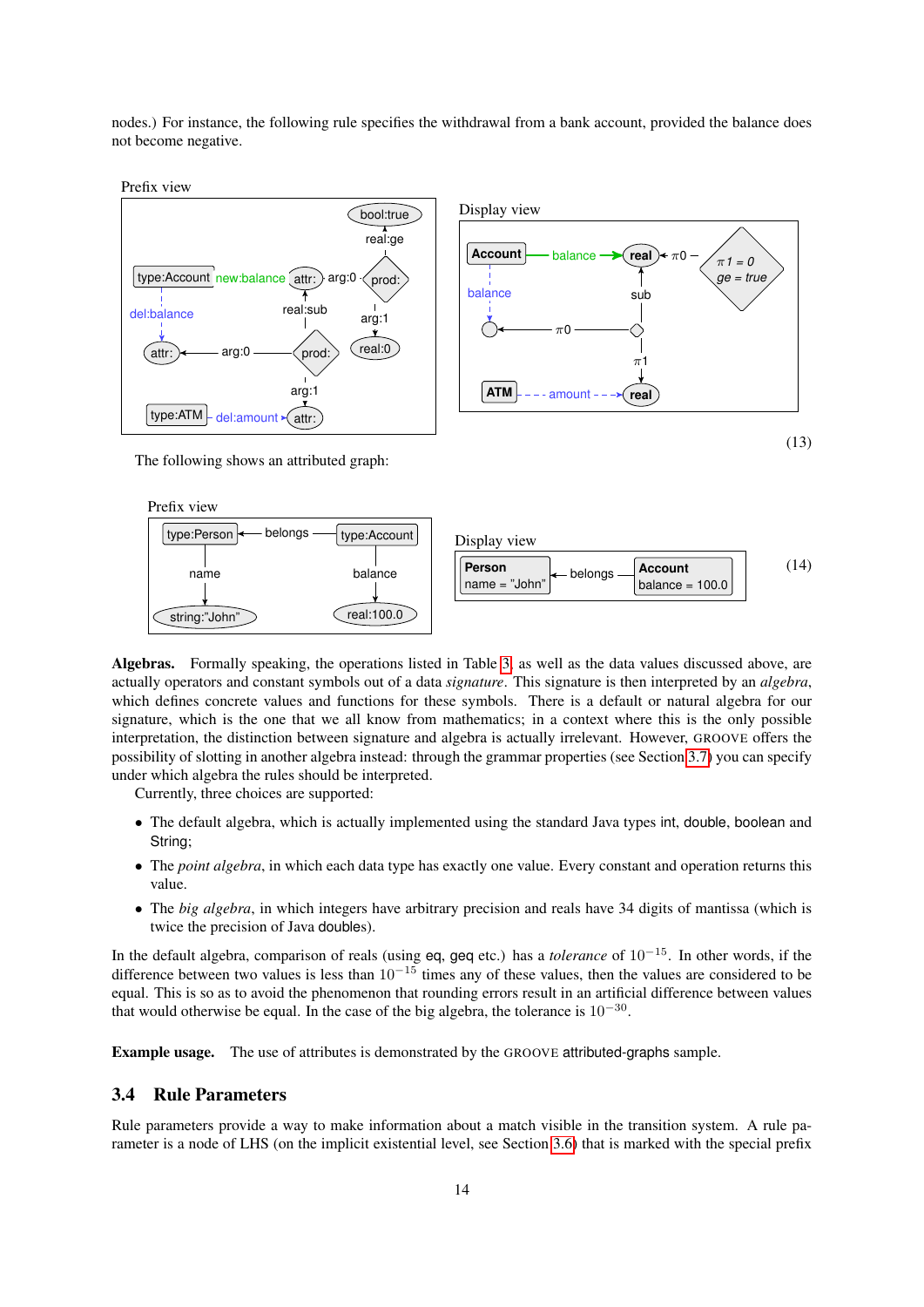"par=\$*num*", where *num* is a parameter number. Parameter numbers should form a consecutive sequence from 1 upwards; no parameter number may occur more than once in a given rule. The following shows a rule and a potential start graph.

<span id="page-14-0"></span>

Node identities as arguments When a rule is eveluated, this results in a transition labelled by the rule name (see Section [2.7\)](#page-8-0). However, if a rule has parameters, and if the transitionParameters property is set (see Section [3.7\)](#page-18-0) then the transition labels are appended by lists of parameter values, being the node identities of the host graph nodes matching the parameter nodes.

Note that a node identity is normally not visible in a graph. The node identities appearing as transition parameters are denoted "n*id*", where *id* is the *node number* of the concrete graph node. *There is no guarantee that node identities are preserved among graphs!* This means that before and after a transition, the same node identity may refer to a completely different node. On the other hand, if a node identity appears on different parameterised transitions starting in the *same* graph, then it is certain that this refers each time to the same node of that graph.

Data values as arguments The situation is slightly different if the parameter node is an attribute node, for as discussed above, the identity of a data node is taken to be the data value itself. So, in that case, the data value is shown in the parameter list.

For instance, the applying the rule in [\(15\)](#page-14-0) to the graph also shown there, there will be two transitions labelled parameters(n38152,"a") and parameters(n38153,"a"), respectively.

Anonymous parameters Declaring a node to be a rule parameter has another effect, besides putting the node identity on the transition label. Namely, those rule matches that map a parameter node to a different host graph node will *always* give rise to distinct rule applications, even if the rule effect is the same.

This is most noticeable in rules that do not modify the graph, i.e., in which the LHS and RHS coincide (no erasers and no creators). Such rules essentially encode *conditions* on the graph, i.e., they measure the existence of a match. Normally such an unmodifying rule is considered to have at most one application in any host graph, even if the LHS matches at different subgraphs of the host graph. However, if the rule has parameters, then matches that map the parameter nodes to distinct host graph nodes will give rise to distinct applications, with distrinct transition labels.

For the case that one needs distinct rule applications *without* having the node identity on the transition label, GROOVE offers the concept of an *anonymous parameter*. This is essentially a parameter without number, in the editor specified by just the prefix "par:". An example is the following:



This rule, applied to the graph of [\(15\)](#page-14-0), will give rise to two distinct transitions, both labelled anonymousParameter("a"), which are self-loops on the state since neither rule application changes the graph.

Note that the display view does not show the anonymous parameter at all.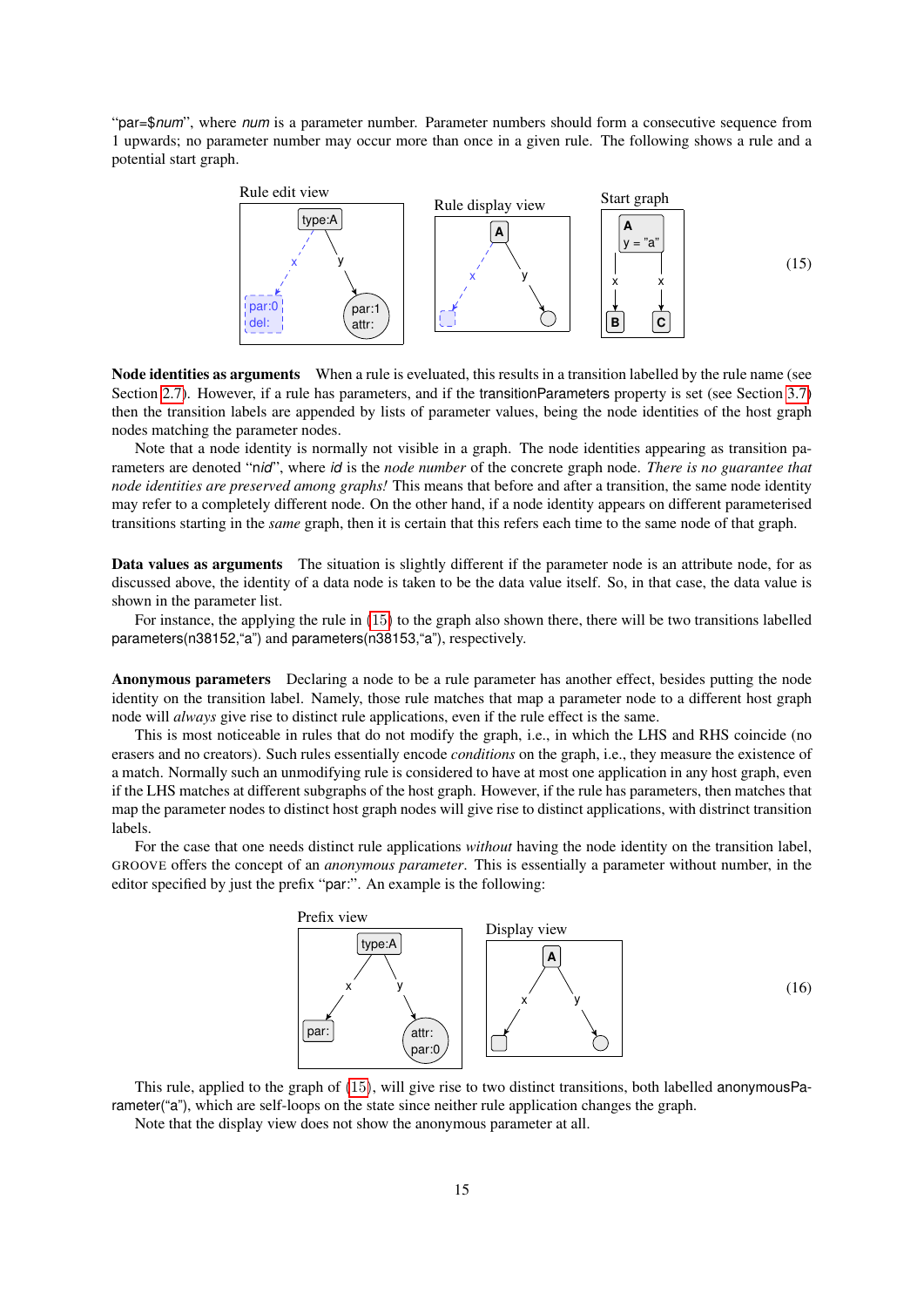```
program : (function | stat) *
         \mathbf{r}function
         : 'function' ID '(' ')' block
          ;
stat : var_decl';'
          | block
          | 'alap' stat
           | 'while' '(' cond ')' stat<br>| 'until' '(' cond ')' stat<br>| 'do' stat 'while' '(' cond ')'<br>| 'do' stat 'until' '(' cond ')'<br>| 'if' '(' cond ')' block ('else' block)?
           | 'try' block ('else' block)?
| 'choice' block ('or' block)*
           | expression ';'
           ;
var_decl
         : var_type ID (',' ID)*
         ;
var_type
          : 'node' | 'bool' | 'string' | 'int' | 'real'
          ;
block : '{' stat* '}'
          ;
cond : cond_atom ('|' cond)?
          \cdot :
cond_atom
         : 'true' | rule ;
expr : expr2 ('|' expr) *
          ;
expr2 : expr_atom ('+' | 'x')?
          | '#' expr_atom
          \mathbf{r}expr_atom
         \cdots 'any'
           | 'other'
| '(' expr ')'
          | call
         ;
call : ID arg_list?
          ;
arg_list
          \vdots '(' (arg (',' arg)*)?')'
          ;
arg : 'out'? ID
          \frac{1}{2}| literal
          ;
ID : ({a', 'z''}|A', 'z'') ({a', 'z''}|A', 'z''] ({a', 'z''}|A', 'z'']'0', 'z''];
```
#### *Listing 1: Grammar of Control Programs*

Example usage. The use of parameters is demonstrated by the GROOVE parameters sample.

# <span id="page-15-0"></span>3.5 Control

Control is about scheduling rule executions. It provides a much stronger mechanism than rule priorities (see Section [2.6\)](#page-7-1). Control is specified in the form of a control program. The grammar of such programs is given in Listing [1.](#page-15-1)

A control program is interpreted during exploration of the grammer. In every state, the control program decides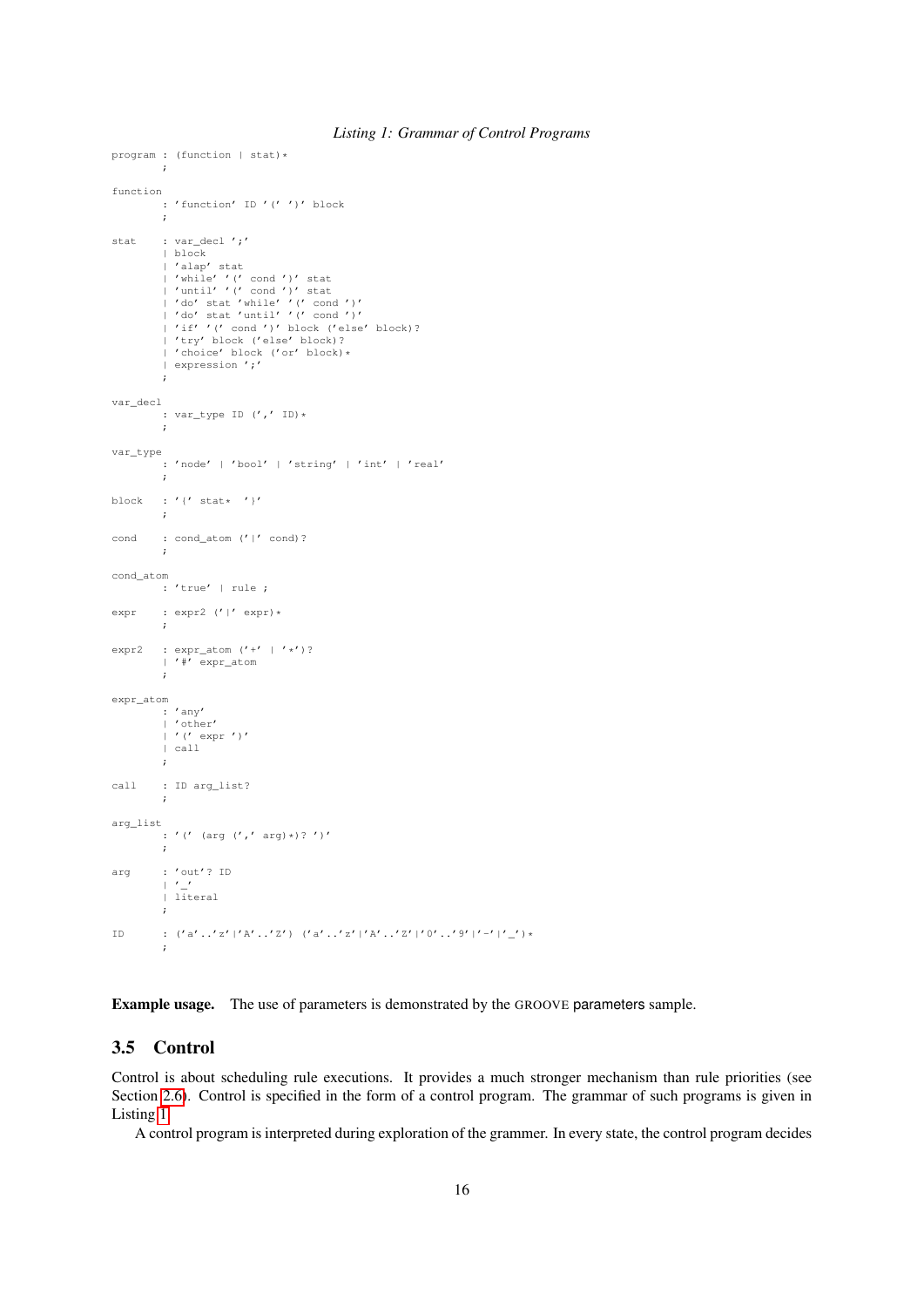which rules are scheduled (i.e. allowed to be applied). A control program consists of a main control expressions, and optionally a set of function definitions. We briefly list the main features of the language.

- The smallest programming elements of a control program are the names of the rules in a grammar. Where such a name appear, only the named rule is scheduled.
- Special cases are the keywords **any** and **other**. Both serve as a kind of wildcard over the available rules: **any** executes any rule in the rule system, whereas **other** executes any rule that does not explicitly appear in the control program. For instance, if the rule system has rules a, b and c, then the control program a; **any**; b; **other**; first only allows a to be applied, then one of a, b or c, then b, and then c.
- Control expressions can be built from rules and wildcards by
	- the infix operator "|", which specifies a choice among its operands;
	- the postfix operator "\*", which specifies that its operand may be scheduled zero or more times;
	- the postfix operator "+", which specifies that its operand may be scheduled one or more times;
	- The prefix operator "#", which specifies that its operand is scheduled as long as possible.

The difference between "a\*" and "#a" is that the first may optionally stop scheduling a, even if it is still applicable, whereas the latter will continue trying a until it is no longer applicable.

- Conditional statements allow the specification of an alternative in case certain rules do not have a matching. The conditions of **if**, **while**, **until** and **do**-**while** are restricted to a single rule name, **true**, or a choice of rules. The condition holds when at least one of the options has a match.
- The **try**-**else** statement allows more complex conditions, since the condition is incorporated in the body of the first block. In this case, the condition is true when any first possible rule (according to the block) has a match. The condition is false when the block does not lead to any rule application. For instance, the program **try** {a;b;} **else** {c;d;} goes to the second block when rule a does not have a match.
- The **alap** keyword stands for *as long as possible*. In this case, the statement is exited when in a new iteration — the block does not lead to any rule application. Thus, **alap** has the same effect as the prefix operator #, except that it works on the level of statements rather than expresions.
- The **choice**-**do** statement has the same effect as the |-operator, except that it works on the level of statements rather than expressions.
- Functions can be fedined by the keyword **function**, followed by the function name, a pair of parentheses, and a function definition block. The parentheses are there for a possible future extension with parameters. Functions are called as expected; their semantics is defined by inlining. This means that recursive functions are not supported.

It is important to realise that control expressions are interpreted completely *deterministically*. This means that **choice**  $\{a;b;\}$  **or**  $\{a;c;\}$  has exactly the same meaning as a; **choice**  $\{b;\}$  **or**  $\{c;\}$ .

An example of a control program can be found in the control.gps grammar in the GROOVE samples.

## <span id="page-16-0"></span>3.6 Nested Rules

Nested rules are used to make changes to sets of sub-graphs at the same time, rather than just at the image of an existentially matched LHS. This is a quite powerful concept, which has its roots in predicate logic.

Nesting levels The specification of nested rules relies on the use of special, auxiliary nodes that stand for universal or existential quantification. These nodes are part of the rule and are connected using "in"-labelled edges. The quantifier nodes and in-edges must form a *forest*, i.e., a set of trees, within a rule; in other words, it is not allowed that a quantifier node is "in" two distinct other quantifier nodes, or that there is a cycle of quantifier nodes. Moreover, existential and universal nodes must alternate, and the root nodes must be universal. In addition, there is always an *implicit* top-level existential node, with implicit in-edges from all the explicit (universal) root nodes.

In the Editor view, the quantifier nodes are specified once more using special prefixes: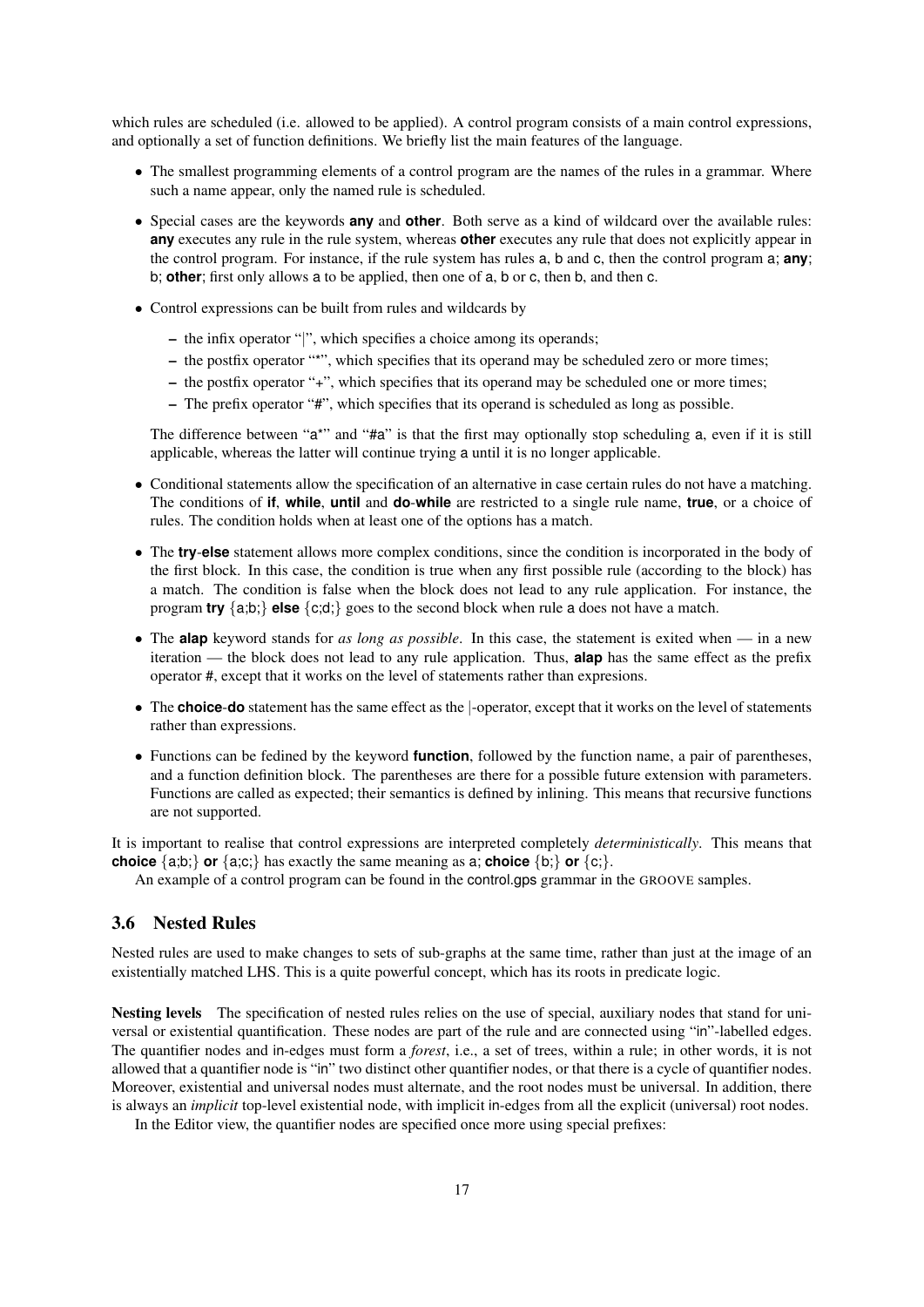- forall: specificies a universal level: in a match of the entire rule, the sub-rule at such a level can be matched arbitrarily often (including zero times).
- forallx: specificies a *non-vacuous* universal level: in a match of the entire rule, the sub-rule at such a level must be matched at least once.
- exists: specificies an existential level: in every match of the entire rule, the sub-rule at such a level is matched exactly once.

The following is an example of a nesting structure (leaving out the actual rule).

<span id="page-17-0"></span>

The hierarchical structure of nesting levels corresponds to the quantifier structure of a predicate formula, where the branching stands either for conjunction (in case of universal levels), or for disjunction (in case of existentials). In other words, the structure in  $(17)$  roughly reflects the predicate structure

$$
\exists (\forall (\exists \forall^{>0} \land \exists) \lor \forall^{>0})
$$

Every nesting level, represented by a quantifier node, *contains* a sub-rule. The containment relation is encoded by "at"-labelled edges from *every* node in the sub-rule to the corresponding quantifier node.

As a simple example, Rule  $(a)$  in [\(18\)](#page-17-1) will result in the removal of all Flower-labelled nodes of all Plants of a given (implicitly existentiall quantified) Field. Rule (b) is a slightly more complicated variant, which picks *exactly one* Flower of every Plant that *has at least one* Flower.

<span id="page-17-1"></span>

Yet another variant is given in Rule (c). Where Rule (b) is *always* applicable (as long as there is any Fieldnode) even if there are no flowers to be picked, Rule (c) specifies that there should be *at least one* Plant-node that can be matched — meaning that that Plant-node should have at least one Flower. This means that if a Field has Plants but none of them have Flowers, then Rule  $(b)$  matches, though its application does not change the graph, whereas Rule  $(c)$  does not match.

Another example is given below. This specifies the rule for firing a transition in a Place-Transition net. This rule has two independent universal nodes, one to take care of the removal of tokens from every input place of the transition to be fired, and one to take care of the addition of tokens to the output places.

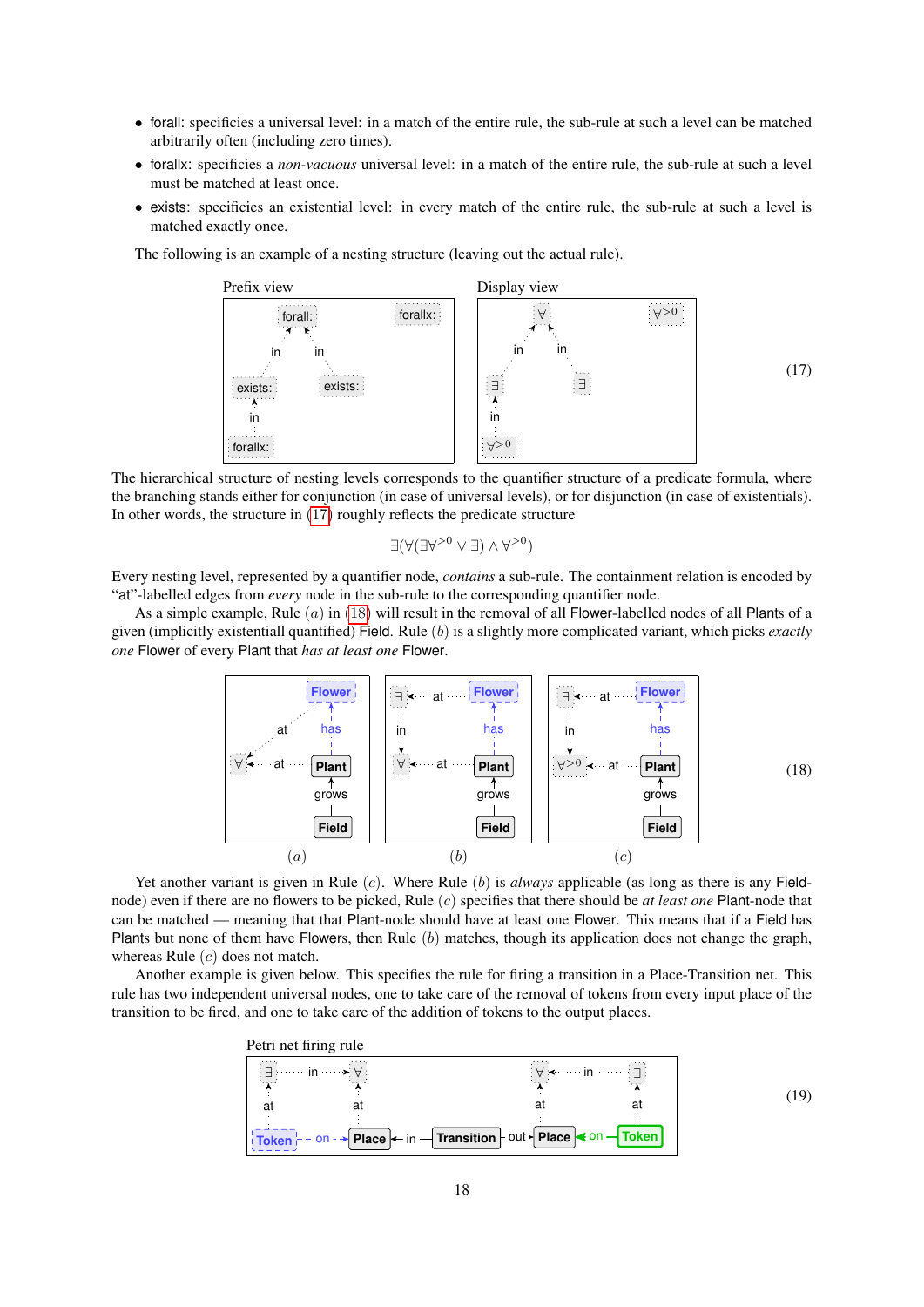Another example of a rule system with nested rules can be found in the copy graph grammar in the GROOVE samples.

Named nesting levels Unfortunately, the specification of the sub-rule belonging to a given quantifier node through special at-edges fails if the sub-rule has isolated edges, since we do not support edges that start at edges. Such an isolated edge may occur if the end nodes belong to a higher nesting level.

For instance, suppose we want to specify that a girl that all boys like becomes queen. This rule should be enabled if the following condition holds:

$$
\exists x : \mathsf{Girl}(x) \land (\forall y : \mathsf{Boy}(y) \Rightarrow \mathsf{likes}(y, x)) .
$$

This cannot be specified using only at-edges. An incorrect solution is given as [\(20.](#page-18-1)a).

<span id="page-18-1"></span>

The applicability condition in that rule instead corresponds to

$$
\exists x : \mathbf{Girl}(x) \land (\forall y : \mathbf{Boy}(y) \land \mathsf{likes}(y, x) \Rightarrow true)
$$

meaning that the universally quantified sub-graph is trivially fulfilled. Instead, the likes-edge should be at an existential level *below* the universal, but there cannot be an at-edge starting at the likes-edge.

The solution is to use *named* nesting levels. The name of a nesting level is given as a kind of parameter in the exists- or forall-prefix: namely, the prefix becomes exists=*name*: (respectively forall=*name*:), where *name* is the (arbitrarily chosen) name of the nesting level. The edge to be associated with this label then also needs to specify the name; this is done by adding it to the prefix that specifies the edge role — i.e., whether it is a reader (use:), eraser (del:), creator (new:) or embargo (not:). The correct version of the "crowning" rule is shown in [\(20.](#page-18-1)b) (edit view) and [\(20.](#page-18-1)c) (display view).

#### <span id="page-18-0"></span>3.7 System Properties

Apart from the rules, start graph and (optional) control, there are some global properties of a graph grammar. These are called the system properties. They can be set in the Simulator (through the File-menu) or by directly editing the properties file (see Section [5.3\)](#page-22-1). We discuss the properties here; an opverview is provided in Table [4.](#page-19-0)

Algebra family. This property specifies the algebra to be used when interpreting data attributes — see Section [3.3.](#page-11-0) The currently supported values are:

**default** The default algebra, consisting of the Java types int, double, boolean and String.

- **point** A single-point algebra, where each data type has only a single value; all constants and operations evaluate to this one value.
- **big** An algebra where integers have arbitrary precision, and real values have a mantissa of 34 digits (to be precise, they follow the IEEE 754R Decimal128 format, as implemented by the Java type BigDecimal).

Match injectivity. As discussed in Section [2.4,](#page-5-1) matches are in general non-injective. By setting the matchInjective property to true, however, injectivity is enforced for all rules. In this way, GROOVE can simulate rule systems originally designed for tools that do impose injectivity always.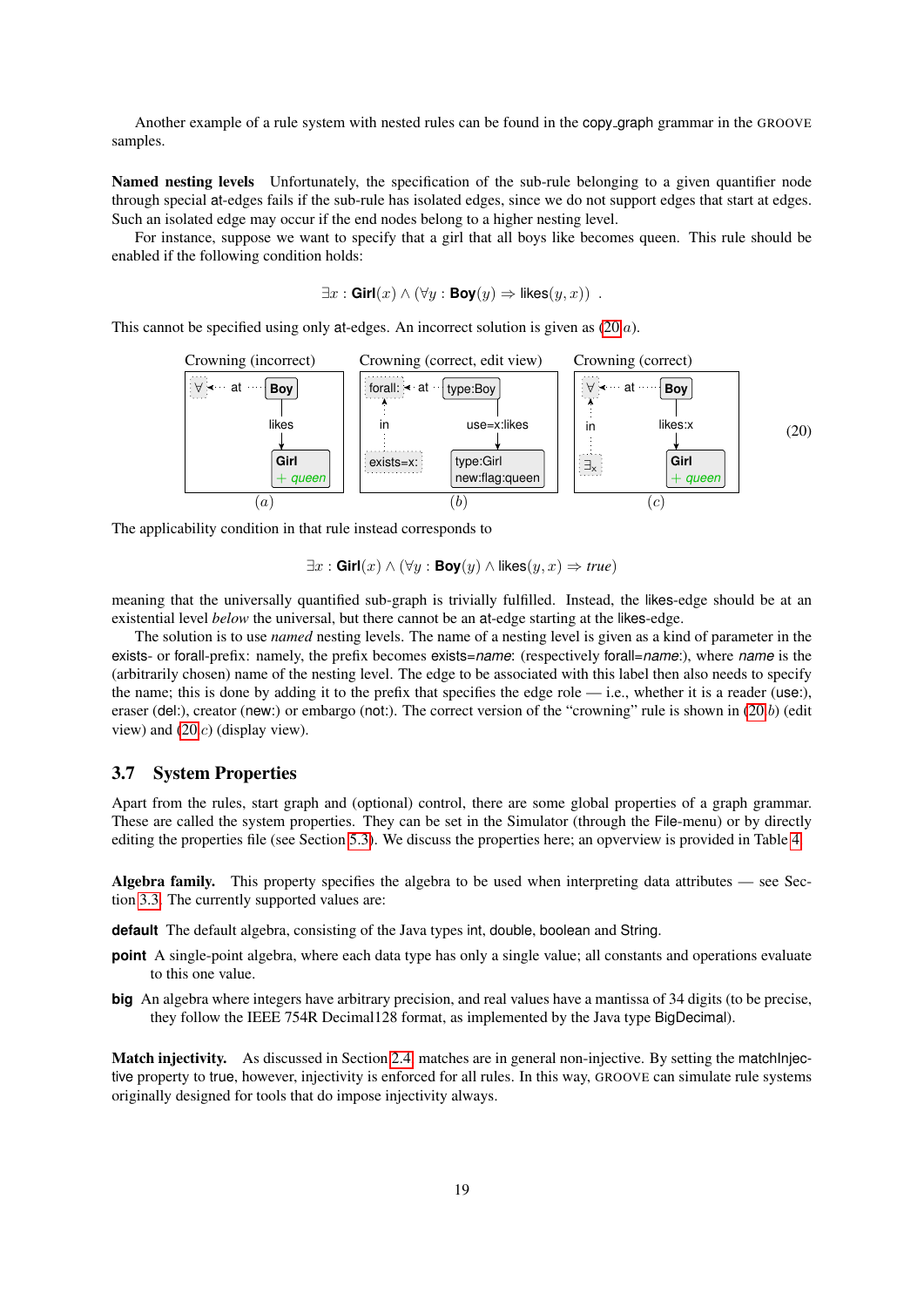| <b>Property</b>             | <b>Default</b> | <b>Meaning</b>                                                      |
|-----------------------------|----------------|---------------------------------------------------------------------|
| grammarVersion              | version        | Version under which this grammar was created (non-editable)         |
| remark                      | empty          | One-line documentary about the rule system as a whole               |
| subtypes                    | empty          | Textual specification of the subtype relation                       |
| algebraFamily               | default        | Determines which algebras are used for attributes                   |
| matchInjective              | false          | Enforces injectivity of matches                                     |
| checkDangling               | false          | Makes rules inapplicable in case eraser nodes have dangling edges   |
| checkCreatorEdges           | false          | Adds implicit edge embargoes for all simple edge creators           |
| rhsIsNAC                    | false          | Adds an implicit NAC for the entire RHS to every rule               |
| checkIsomorphism            | true           | Ensures states are collapsed modulo isomorphism                     |
| enableControl               | false          | Indicates that a control program is used to determine rule ordering |
| controlProgram              | control        | Name of the control program (if enableControl is set)               |
| typeGraph                   | empty          | possible empty list of enabled type graph names                     |
| controlLabels               | empty          | List of graph labels that occur rarely (to speed up matching)       |
| commonLabels                | empty          | List of graph labels that occur frequently (to speed up matching)   |
| transitionBrackets          | false          | Adds angular brackets around transition labels                      |
| <b>transitionParameters</b> | false          | Adds parameter lists to all transition labels                       |
| loopsAsLabels               | false          | Specifies that self-loop labels are to be displayed on the nodes    |
| abstractionLabels           | empty          | List of node labels considered in abstraction                       |

#### <span id="page-19-0"></span>*Table 4: System properties overview*

Dangling edge check. In general, when GROOVE deletes a node, all incoming and outgoing edges are also deleted, whether or not they were explicitly specified in the rule. This is in conformance with the so-called *SPO* (*S*ingle *P*ush*O*ut) approach. In the *DPO* (*D*ouble *P*ush*O*ut) approach, on the other hand, if a node to be deleted has an incident edge that is not explicitly deleted as well, then the rule is considered to be non-applicable. To mimic this behaviour in GROOVE, the checkDangling property should be set to true.

Creator edge check. In GROOVE, edges do not have their own identity: if an edge is added to a graph that alsready has an edge between the same nodes and with the same label, the graph actually does not change. This can be undesirable in some circumstances. By setting checkCreatorEdges to true, an implicit edge embargo is added for all creator edges; now, if an attempt is made to add an edge that is already there, the rule is inapplicable.

Treating the RHSs as NACs. There exist graph transformation applications where a graph is slowly built up but nothing is ever deleted. For instance, this holds in the important area of *model transformation*. In such circumstances, rules should always only be applied one single time at every match; however, since nothing is deleted, the re-application of a rule can only be prevented by adding a NAC. By setting rhsIsNAC to true, such NACs are implicitly added to all rules, improving readability and maintainability of the rules.

Isomorphism check. One of the strong points of GROOVE is the fact that the graphs that it generates are compared and collapsed modulo isomorphism — meaning that there will be at most graph in the resulting state space for every isomorphism class. Though this is very effective in many modelling domains, nevertheless the isomorphism check is expensive. In case a problem being modelled is known to have little or no symmetries, so that the isomorphism check will always fail, one can set checkIsomorphism to false, thereby gaining efficiency.

Control labels and common labels. The final pair of properties can be used to optimise the matching process, thereby improving efficiency.

- **controlLabels** is a space-separated list of labels that do *not* occur frequently in the graph, and whose presence is a good indicator for a match at that place. When set, the matching process will start at these labels.
- **commonLabels** is exactly the opposite: it is a space-separated list of labels that *do* occur frequently in the graph. When set, the matching process will consider these labels last.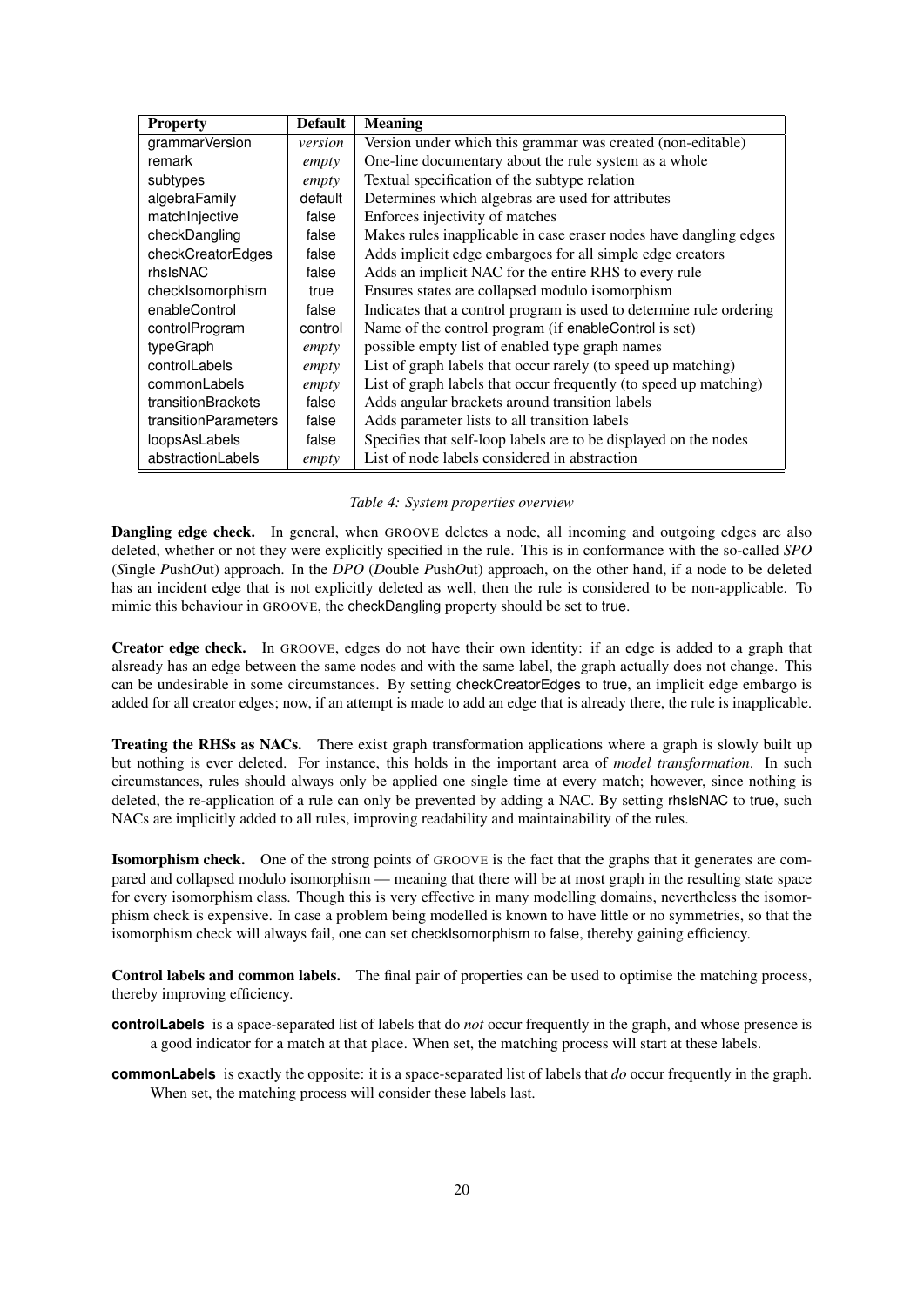Transition label formatting. The LTS view of the Simulator contains edges for all rule applications that have been explored. There are two system properties that control the way these labels are displayed.

- **transitionBrackets** controls whether angular brackets appear around all transition labels. This option is added for backward compatibility: in previous versions, GROOVE by default showed such brackets, so if there are any applications that rely on thi sbehaviour, this property should be set to true.
- **transitionParameters** controls whether transition labels show the value of rule parameters, is any (see Section [3.4\)](#page-13-0). When set tu true, all labels will show a (possibly empty) list of parameters.

Displaying loops as node labels. The appropriate way to specify a true node label, i.e., a label that can only occur on a node and not on a binary edge, is by declaring it to be a *flag* (see above). However, in previous versions of GROOVE this distinction was not made and ordinary labels were used as node labels; and still, for novice users it makes sense to ignore the distinction. The old behaviour can be set explicitly through the loopsAsLabels property: when set to true, all self-edge labels will be displayed as node labels. (Even so, such labels are distinguishable from flags by the fact that the latter are italic.)

Abstraction. The final system property, abstractionLabels, is used to specify the node labels that are used to parmeterise the abstraction. Since abstraction is still an experimantal feature, we do not go into this issue here.

# <span id="page-20-0"></span>4 Exploration and Model Checking

### <span id="page-20-1"></span>4.1 Exploration

## <span id="page-20-2"></span>4.2 Syntax of Temporal Logic

- A  $\phi$ :  $\phi$  holds along all paths starting in the current state
- $\in \phi$ :  $\phi$  holds along some path starting in the current state
- $\times \phi$ :  $\phi$  holds along the path starting in the next state of the current path
- $\vdash \phi$ :  $\phi$  holds along some suffix of the current path
- $\theta \phi$ :  $\phi$  holds along all suffixes of the current path
- $\phi \cup \psi$ :  $\phi$  holds along the current state until eventually  $\psi$  holds
- $\phi \text{W } \psi$ :  $\phi$  holds along the current state until  $\psi$  holds (which may never happen, in which case  $\phi$  holds along the entire path)
- $\phi$  M  $\psi$ :  $\phi$  holds along the current state until eventually  $\psi$  holds as well
- $\phi \vee \psi$ :  $\phi$  holds along the current state until  $\psi$  holds as well (which may never happen, in which case  $\phi$  holds along the entire path)

#### <span id="page-20-3"></span>4.3 CTL Model Checking

## <span id="page-20-4"></span>4.4 LTL Model Checking

# <span id="page-20-5"></span>5 I/O

Graph grammars are stored in directories with extension ".gps" (for *g*raph *p*roduction *s*ystem). Each such directory contains all information about one graph grammar, including rules, start state(s), control program (if any) and system properties, in separate files.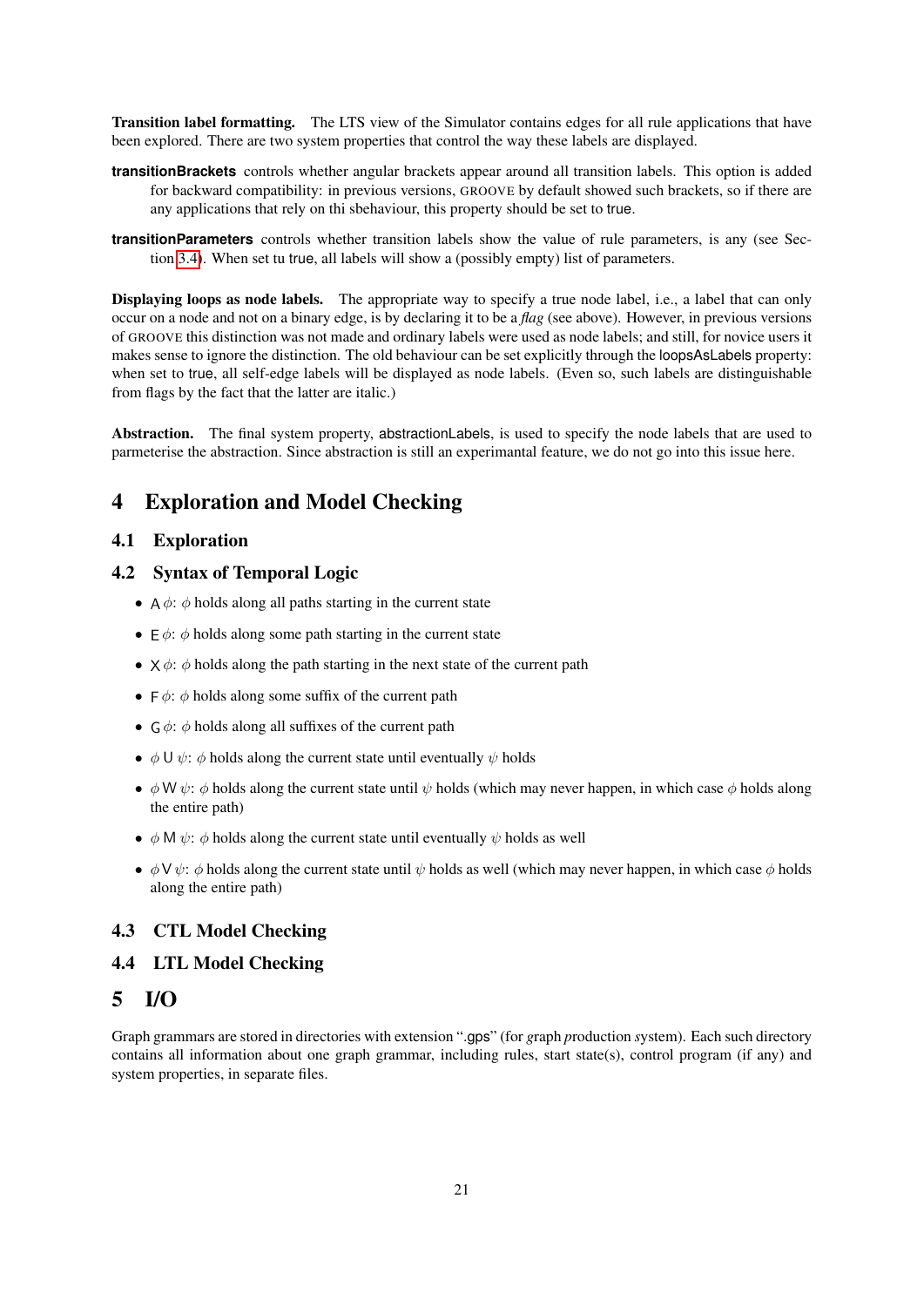#### *Listing 2: Grammar of Temporal Logic*

```
property
: 'true'
          | 'false'
          | atom
          | logical_1 property
          | property logical_2 property
          | path_quantifier path_property
| '(' property ')'
          ;
path_property
          : property
| logical_1 path_property
          | path_property logical_2 path_property
          | temporal_1 path_property
| path_property temporal_2 path_property
            | '(' path_property ')'
          ;
logical_1
          \frac{1}{2} '!'
         ;
logical_2
         ___<br>_ : ' | ' | ' &' | ' ->' | ' <-' | ' <->'
          ;
temporal_1
        : 'X' | 'F' | 'G'
          ;
temporal_2
        ----<br>* * * U' | 'W' | 'M' | 'V'
         ;
path_quantifier
: 'A' | 'E'
         \cdot ;
atom : ID | SINGLE_QUOTED_TEXT | DOUBLE_QUOTED_TEXT
         ;
```
# <span id="page-21-0"></span>5.1 Graphs and rules

The input/output format used by GROOVE to store rules and graphs is GXL, which is an XML format for interchange of graphs. See <http://www.gupro.de/GXL/> for information about the format, including its DTD and XSD; see also [\[2\]](#page-22-2). There are some conventions in the way we have used GXL to encode GROOVE-specific information.

Edge labels. Edge labels are encoded as GXL edge attributes of type String. What is actually stored is the full label, including prefixes, as seen in the Edit view. Graphs and rules are stored in precisely the same fashion, except that rules receive the extension ".gpr" (for *g*raph *p*roduction *r*ule) whereas graphs have extension ".gst" (for *g*raph *st*ate).

Graph attributes. We are using the GXL graph attributes to store some additional information about the graphs, such as the name, the fact whether it is a rule, a graph or a type graph, and the priority and enabledness (if it is a rule). For the latter two see Section [2.6.](#page-7-1)

Graph layout. Layout encoding is ad hoc, and in fact based on the way the graph-rendering library, JGRAPH, stores this information internally (see [\[1\]](#page-22-3)). The information is stored in GXL node and edge attributes.

In previous versions of GROOVE, layout information was stored in separate files with a name derived from that of the GXL file by adding the extension ".gl". For instance, the layout of the file rule.gpr was contained in rule.gpr.gl.